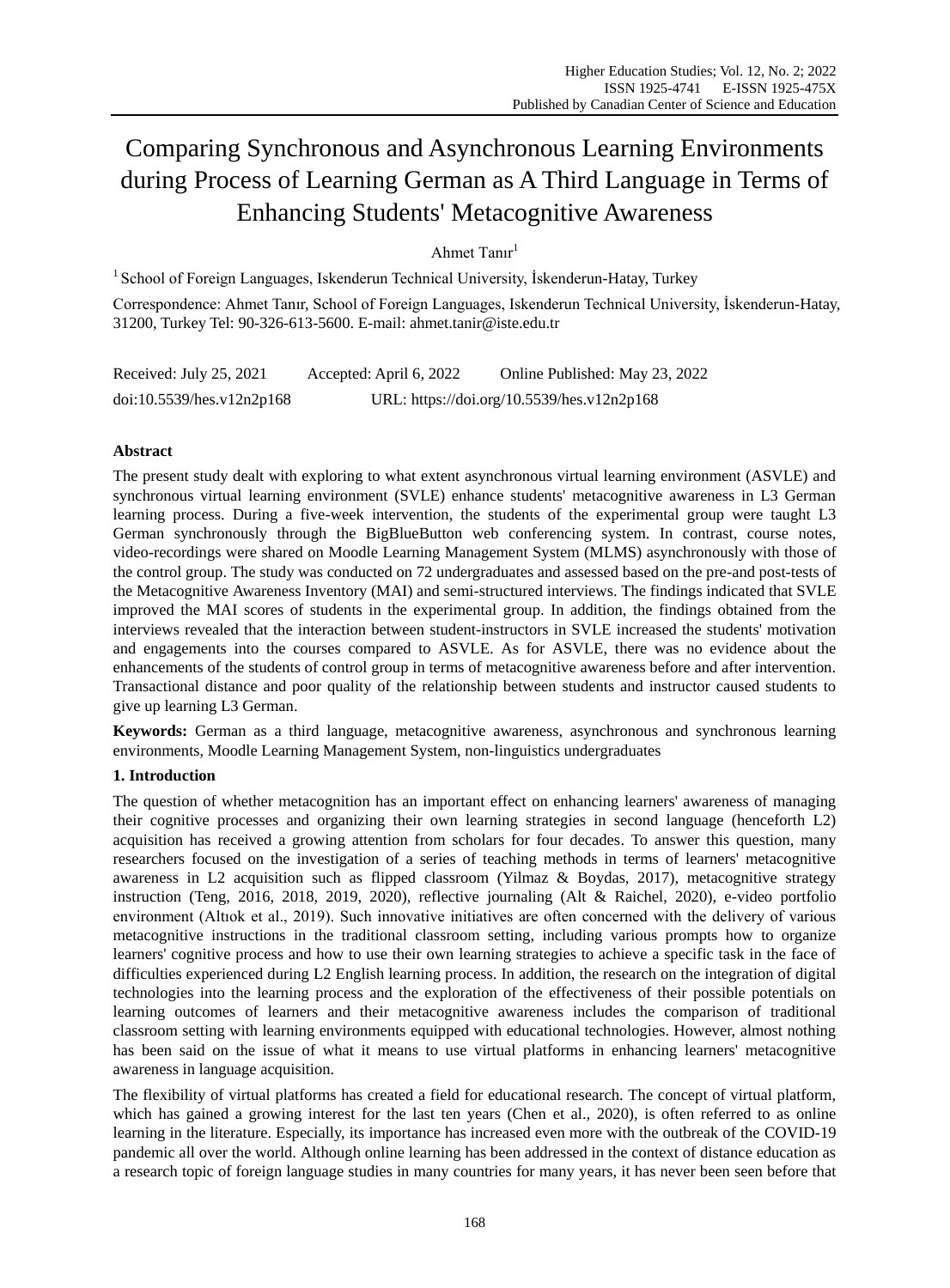face-to-face education has completely been moved to online virtual platforms compulsorily. Online learning was conducted synchronously and asynchronously during this process. However, it may be said that some challenges such as design of course contents, assessment and administration of exams and learning outcomes, and engagement of learners into online courses were experienced by both learners and instructors. In the context, it is essential that learners are metacognitively aware of the nature of this new learning settings in order to overcome the difficulties in question. Particularly, learners with different levels of metacognitive awareness may show different academic performance and success while learning L2 (Teng, 2020). Moreover, students with poor metacognitive skills may fail in L2 acquisition, and have to struggle more in online learning, traditional face-to-face learning, and learning settings integrated with different technologies (see Melissa Ng Lee Yen, 2018; Bacon & Mackinnon, 2014; Azevedo et al., 2004). Students with low level of metacognitive awareness may fail to develop cognitive strategies and control their own learning process during the process of their L2 acquisition. Therefore, metacognitive skills, control of learning, autonomy of students, and regulation of cognitive process can be acquired and developed in online virtual platforms (Barker & Gossman, 2013; Jewitt et al., 2011; Kistsantas & Chow, 2007; Yen et al., 2005; as cited in Melissa Ng Lee Yen, 2018).

To overcome this issue, the present study compared synchronous virtual learning environment (SVLE) and asynchronous virtual learning environment (ASVLE) in order to explore their impacts on students' metacognitive awareness during L3 German learning process. SVLE involved a synchronous learning process in which online courses were supported by a web conference system. In contrast, ASVLE was a learning environment in which video-recordings were delivered to the students. The students had the opportunity to access course contents on Moodle Learning Management System (LMS) of the university whenever they wanted. The comparison of two different virtual learning environments in terms of students' metacognitive awareness may be beneficial for students to increase the quality of their learning performances and gain the ability to regulate their cognitive processes while learning a foreign language. To better understand the issue in question, the present study attempted to explore the effect of SVLE and ASVLE on the enhancement of non-linguistics students' metacognitive awareness during L3 German learning process. For this purpose, the four main research questions addressed are as follows:

- To what extent does ASVLE enhance metacognitive awareness of students in the control group?
- To what extent does SVLE enhance metacognitive awareness of students in the experimental group?
- Is there any significant difference between the levels of the students' metacognitive awareness in both groups before and after the intervention?
- What are the students' views on learning L3 German in SVLE and ASVLE in terms of metacognitive awareness?

# **2. Literature Review**

## *2.1 Metacognitive Awareness in L2 Acquisition*

The concept of metacognition, first introduced by Flavell (1979), is defined as the ability of an individual to control and direct his/her own thoughts and cognitive processes (Reisoğlu et al., 2020; Maftoon & Alamdari, 2020; Scott & Berman, 2013; Livingstone, 2003; Brown, 1987; Flavell, 1979). In broader sense, the metacognition deals with individuals' awareness for using various learning strategies and organizing the learning processes (Teng 2020). In doing so, it requires using high-level skills such as planning, using appropriate strategies and skills, making predictions about individuals' own performance, and adjusting their learning levels in order to solve a problem (Pei & Suwanthep, 2019). However, some psychologists and scholars (e.g., Üstünbaş, 2020; Scott & Berman, 2013; Livingstone, 2003) claimed that the existing definitions of metacognition include a conceptual complexity. Therefore, the literature in question has witnessed new attempts to redefine the concept of metacognition. These efforts took place without rigid definitions, instead, metacognition was addressed from different dimensions (Oztürk & Kurtuluş, 2017). What's certain, however, is that many researchers (e.g., Alt & Raichel, 2020; Kallio et al., 2018; Mastrothanais et al., 2018; Bergey et al., 2015; Veenman et al., 2014; Nelson, 1996) agree on the two basic components of metacognition - knowledge of cognition and regulation of cognition - coined by Schraw and Dennison (1994).

Knowledge of cognition pertains to the awareness of distinguishing what should or should not be done, and what is exactly right or wrong (Alt & Raichel, 2020). This knowledge is gained through cognitive processes, and it refers to the process of controlling cognitive activities and achieving cognitive goals (Murphy, 2008; Young & Fry, 2008). It involves three of the eight factors representing the metacognitive awareness as follows: declarative, procedural, and conditional knowledge (Schraw et al., 2006; Schraw, 1998; Schraw & Dennison, 1994).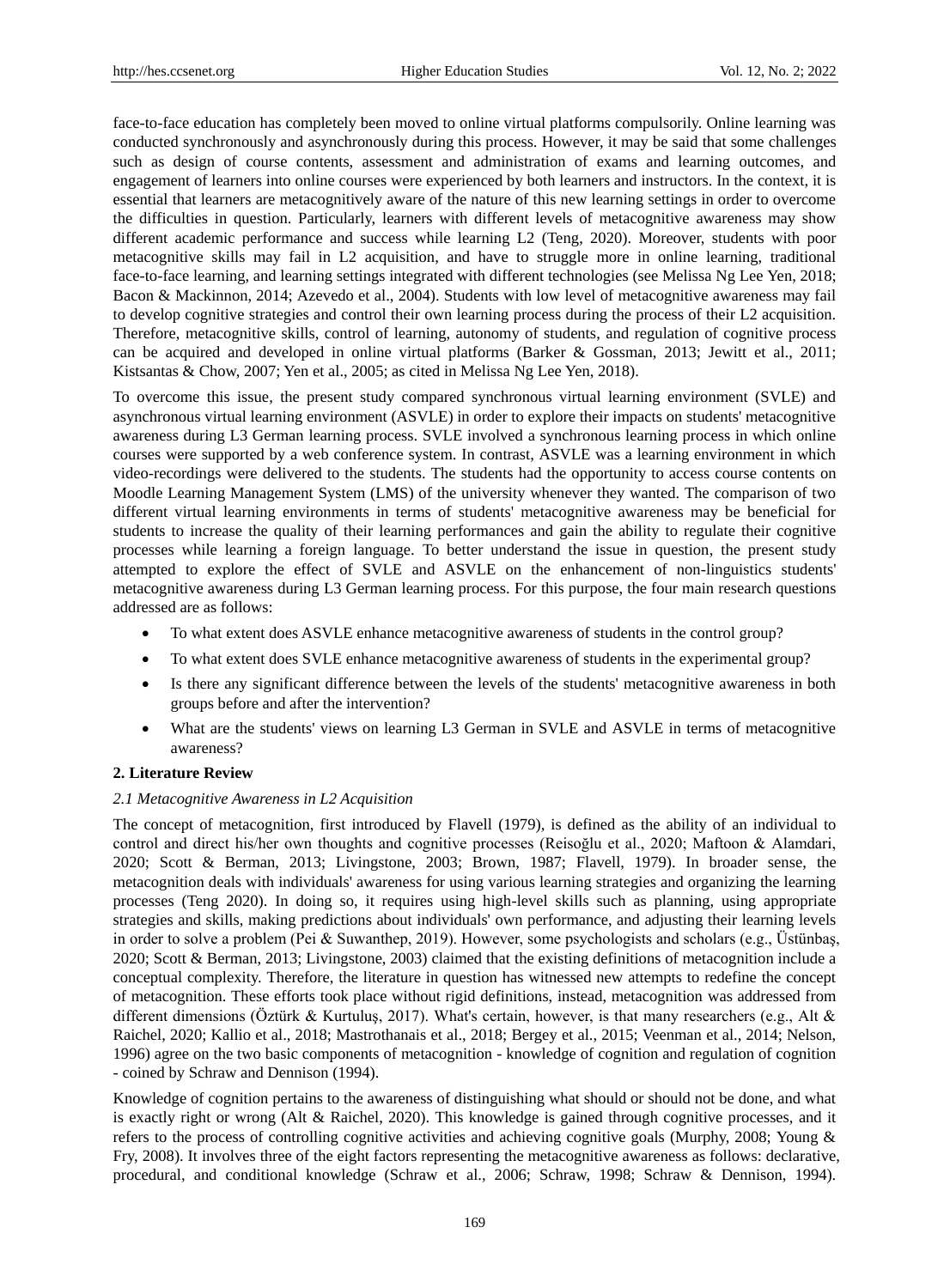Declarative knowledge allows an individual to be aware of what affects his/her cognition, by using various variables such as strategy, skill, and task (Alt & Raichel, 2020; Teng, 2020; Hughes, 2019; De Backer et al., 2011; Veenman et al., 2006; Schraw, 1998; Schraw & Dennison, 1994). An individual with declarative knowledge can determine what influences his/her learning performance and can decide what cognitive strategies and skills he/she should use in order to surmount a specific task. As for procedural knowledge, it is the awareness of how an individual should follow the learning process to perform a specific task, and therefore what methods and techniques he/she should use to improve learning performance (Alt & Raichel, 2020; Hughes, 2019; De Backer et al., 2011; Schraw, 2001). This enables an individual to accomplish a task, by choosing the appropriate strategies within his/her knowledge in learning process. Finally, conditional knowledge seeks an answer to the question of why and when various cognitive strategies should be used (Alt & Raichel, 2020; Altıok et al., 2019; Larkin, 2009; Yore & Treagust, 2006; Hartman, 2001; Schraw & Moshman, 1995; Schraw & Dennison, 1994). In this way, an individual can rationally use appropriate cognitive strategies and apply appropriate usage procedures of strategies in the face of a situation that is likely to occur in the learning process.

Regulation of cognition means conscious monitoring which includes control of both cognitive and emotional processes (Maftoon & Alamdari, 2020). An individual is aware of choosing appropriate learning strategies and adapting them to his/her own learning and cognitive processes. According to Alt and Raichel (2020), metacognitive regulation is a process in which an individual constantly evaluates what he/she knows and what he/she should know. To enable an individual to solve the problems encountered throughout learning process, it develops a regulation mechanism against possible problems that may arise (Khosa & Volet, 2014; Sart, 2014; Livingstone, 2003). In doing so, it follows some cognitive process and strategies. Schraw and Dennison (1994) defined them as five factors of metacognitive regulation as follow: planning, knowledge management, debugging, monitoring and evaluation. Planning refers to the process of choosing appropriate strategies and allocating the right cognitive resources to accomplish a specific task (Teng 2020; Altıok et al., 2019; Schraw & Moshman 1995; Schraw & Dennison 1994). Information management requires the use of a variety of skills and strategies, such as organizing, summarizing, and elaborating information (Schraw & Dennison 1994). Debugging is a strategy for understanding and fixing performance errors. Monitoring enables an individual to manage his/her cognitive processes while performing a task and to determine his/her performance in the learning process (Teng 2020; Schraw & Dennison 1994). Finally, evaluation is a process in which an individual assesses his/her own learning performance and the strategy chosen during learning process (Teng 2020; Alt & Raichel 2020; Schraw & Dennison 1994).

Many researchers (e.g., Anderson, 2002; 2012; Zimmerman & Schunk, 2011; Lyn et al., 2011; Veenman et al., 2004; Garner & Alexander, 1989) suggested that L2 learners need advanced metacognitive awareness to monitor their own cognitive processes and to organize appropriate cognitive strategies against various external factors affecting the improvement of language skills. In the context, a great effort was devoted to the investigation of the effect of metacognitive awareness on the acquisition of the four main language skills (Üstünbaş, 2020; Negretti, 2012; Vandergift, 2005; Sheorey & Mokhtari, 2001; Jun Zhang, 2001). The findings of the previous studies (e.g., Reisoğlu et al., 2020; Qin & Zhang, 2019; Teng & Reynolds, 2019; Negretti, 2012) presented an optimistic picture that learners with high level of metacognitive awareness had knowledge about foreign language teaching approaches and methods while learning a second language (especially L2 English) and used it to manage their own cognitive processes and strategies.

Based on the assumption that constructing a text is a cognitive process (Teng, 2016, 2020; Hacker et al., 2009), the relevant literature indicates that the correlation between L2 learners' metacognitive awareness and the writing performance was widely investigated (e.g., Teng, 2016, 2018, 2020; Beals, 2016; Negretti, 2012, 2015; Nguyen & Gu, 2013; Hertzog & Dunlosky, 2012). Related to this, Hacker, Keener and Kircher (2009) argued that metacognitive awareness enables L2 learners to solve the problems experienced in L2 writing process. On the other hand, Teng (2019, 2020) suggested that metacognitive strategies such as planning, organization and evaluation should be taught so that L2 learners can accomplish a specific writing task. In doing so, metacognitive guidance and feedback should be conveyed to learners throughout L2 writing process (Teng, 2019; Ruan, 2013). This enables learners to become aware of how to control their cognitive knowledge and make use of cognitive resources efficiently while writing a text (Negretti, 2012; Weigle, 2005). Thus, learners can identify their own weaknesses and strengths in L2 writing and acquire their own self-awareness (Ruan, 2013; Silva & Brice, 2004).

Another main focus of L2 studies paid attention by many scholars was the issue of whether teaching metacognitive strategy had an impact on learners' listening performance. Previous studies indicated that there was a significant correlation between listening skills and metacognitive awareness. They were the empirical studies supporting the idea that metacognitive awareness can be increased in the traditional classroom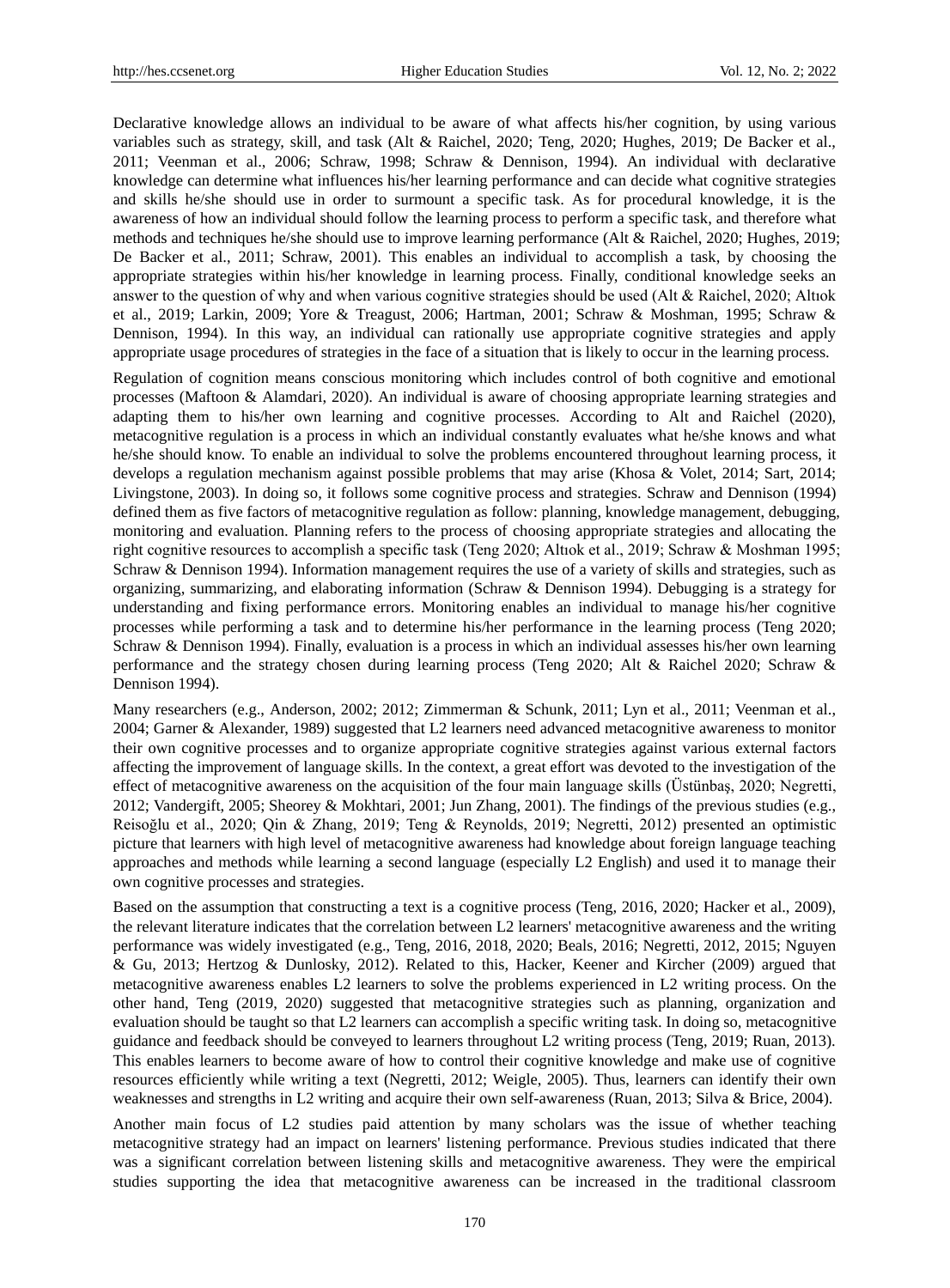environments (e.g, Maftoon & Alamdari, 2020; Wallace, 2020; Vandergrift & Cross, 2018; Wang & Treffers-Daller, 2017; Goh & Hu, 2014; Rahimirad & Shams 2014; Zeng, 2012; Vandergrift & Goh, 2012; Vandergrift & Tafaghodtari, 2010; Goh, 2008, 2002; Mareschal, 2007; Vandergrift et al., 2006; Vandergift, 2005; Goh, 1998). The findings revealed that L2 learners can develop more awareness about the factors affecting their listening and learning processes and learn new strategies from both their teachers and their friends (Vandergrift & Goh, 2012; Goh, 2008, 2010; Veenman et al., 2006). However, there were also studies reported that metacognitive strategy training had negative effects on improving students' listening skills (e.g., Graham & Santos, 2015; Cross, 2011). For example, Cross (2011), in his study conducted with advanced level L2 English learners, reported that metacognitive instruction had no significant effect on improving their listening skills. In the context, some scholars (e.g., Bozorgian, 2014; Vandergrift & Tafaghotari, 2010) suggested that learners can only benefit from dimensions of metacognitive awareness such as planning, evaluation, and problem-solving rather than improving their metacognitive awareness during the L2 listening process.

Soon after the introduction of metacognition into educational research (Flavell, 1979), considerable attention was paid to this concept. Since then, many empirical studies (e.g., Hong-Nam & Page, 2014; Zhang, 2010; Koda, 2007; Cohen, 2007; Griffith & Ruan, 2005; Sheorey & Mokhtari, 2001) were carried out to explore the effect of metacognitive awareness and strategic reading on the development of L2 reading competence. The findings pointed out that the mastery of learners in metacognitive reading strategies helps them improve their reading skills in L2. This requires raising learners' motivation and choosing appropriate subject of reading text (Üstünbaş, 2020; Pintrich, 2002). Thus, learners can highly become aware of how to control their cognitive processes and what strategies to use in reading comprehension (Zhang et al., 2008; Pintrich, 2002; Brenna, 1995).

However, the relevant literature indicates that studies on the correlation between speaking skills and metacognitive awareness are widely lacking compared to other language skills. In general, the relevant studies acknowledged that metacognitive knowledge offers a higher potential for improving learners' speaking skills in L2 acquisition (Idris, 2019; Tan & Tan, 2010). Research showed that metacognitive instruction, especially for young children, had a significant impact on the development of speaking skills (Nakatani, 2005; Kaderavek et al., 2004). In addition, individual characteristics were a determining factor in language learners' use of metacognitive strategies (Tan & Tan, 2010; Zhang & Goh, 2006). Related to this, Goh and Taib (2005) argued that individual characteristics such as age, gender, and language levels affected the level of L2 learners' metacognitive awareness and played an important role in regulating their own cognitive processes and choosing appropriate strategies while speaking in L2. They also reported that learners' speech autonomy in L2 was associated with the enhancement of metacognitive awareness. In doing so, learners evaluated themselves and chose appropriate strategies to improve their speaking performance. Learners with high level of metacognitive awareness improved their speaking skills, by identifying their own strengths and weaknesses in order to make it easier to overcome speech problems in L2 (Idris, 2019; Mavropalias & Andronidi, 2017; Nakhalah, 2016; Ghapanch & Taheryan, 2012; Pintrich & Shunk 2002).

Research provides a broad insight that metacognition is a key factor for managing a successful L2 acquisition process and presents a variety of assumptions that metacognitive knowledge should be taught to learners to regulate and assess their L2 learning processes. Many scholars (e.g., Doğan & Tuncer, 2017; Kim, 2013; Wenden, 1998) also emphasize that learners' knowledge of foreign language teaching approaches and methods and the integration of this knowledge into their own learning processes depend on metacognitive awareness. It is essential so that learners can perform a better learning performance and increase their academic success (Öz, 2016; Batang, 2015). To summarize, the studies, examining the link between metacognition and foreign language learning, underline that metacognitive awareness has an important effect on the development of foreign language skills. For this, they argued that metacognitive knowledge and strategy instruction should be provided to L2 learners.

#### *2.2 Synchronous and Asynchronous Virtual Learning in L2 and Metacognitive Awareness*

The minimal dimensions of digital technologies, and the increasing quality and the effectiveness of their features have diversified online virtual learning technologies. Especially, the widespread use of Web 2.0 technology in online learning (Yılmaz & Keser, 2016) has offered the synchronous and asynchronous learning approaches. Synchronous learning enables face-to-face interaction in a virtual environment via mostly videoconferencing systems and enables both instructors and learners to collaborate in real time (Lenkaitis, 2020; Healey, 2016). Previous studies (e.g., Strang et al. 2013; Falloon, 2011; Hrastinski, 2008) show that L2 learners have a positive trend in participating in online learning environments due to the opportunity for instant feedback and interactive communication performed in synchronous virtual environments. Furthermore, the findings indicate that synchronous virtual learning enhances learners' sense of connection with instructors and other peers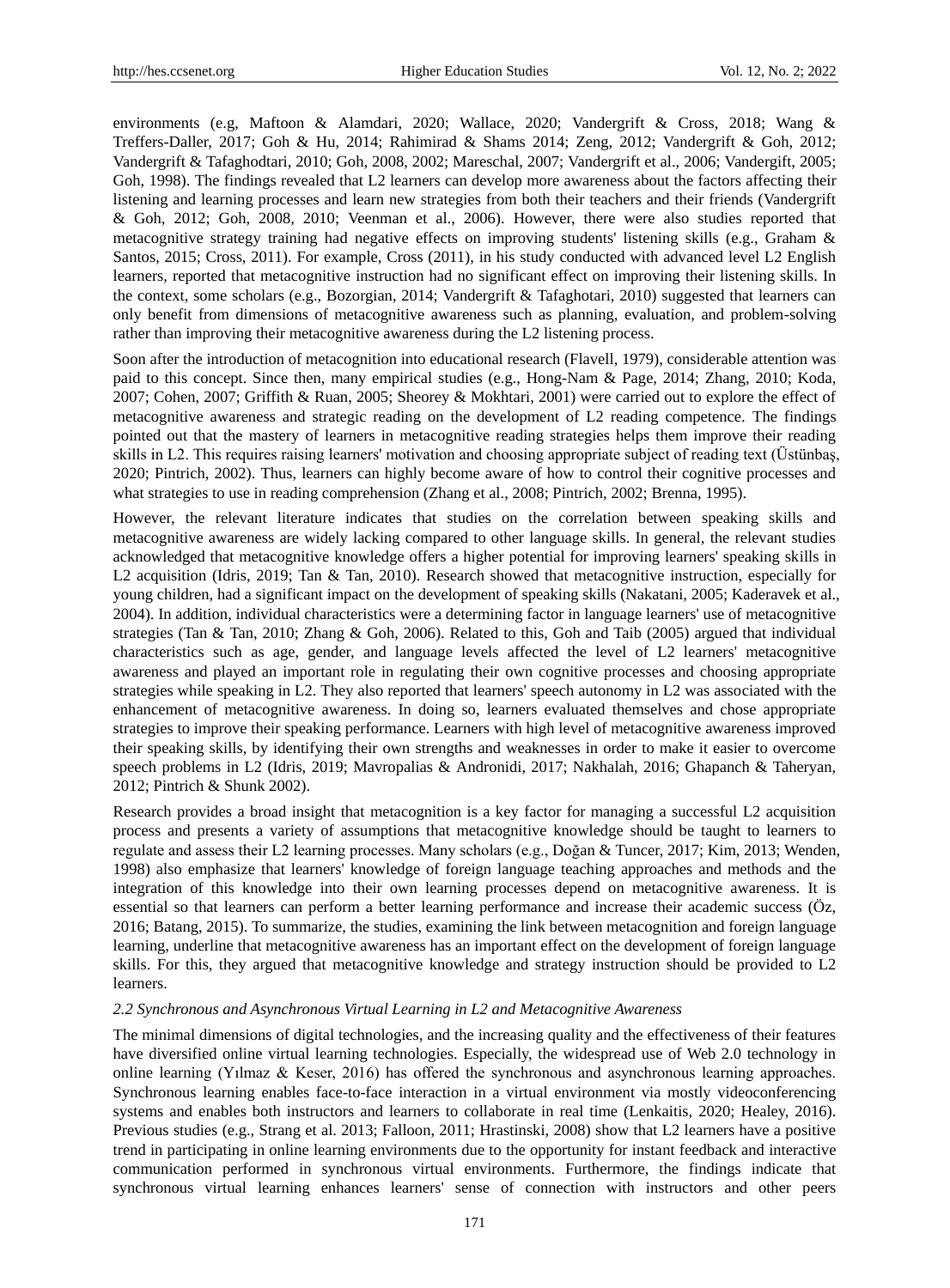(Francescucci & Rohani, 2019; Watts, 2016). On the other hand, asynchronous virtual learning lacks opportunities to communicate with instructors, learners, and peers due to its flexible nature. In view of existing conditions, learners monitor learning process themselves and exhibit help-seeking behavior (Melissa Ng Lee Yen, 2018). This leads to a decrease in learners' participation in online sessions and asynchronous virtual learning remains a problem (Hew et al., 2010). The perception to get help from peers is considered as the reason of the unwillingness for asynchronous virtual learning (Wang, 2018; Melissa Ng Lee Yen, 2018). However, the flexibility to access learning materials regardless of place and time (Alkan & Bümen, 2020) can encourage shy learners to express themselves better in disputations on asynchronous learning platforms, compared to synchronous virtual learning (Yılmaz & Keser, 2016; Swain, 1996).

In recent years, web conference systems as the most important educational tool of virtual learning environments are widely used in L2 acquisition. These systems allow instructors to create virtual classrooms in which they can conduct the L2 courses synchronously or asynchronously. In doing this, instructors create meetings or courses equipped with various online resources such as real-time sharing of videos, files, instant messaging, and screen in order to promote the regulation and the exchange of L2 learners' knowledge. The findings of the previous studies on the use of web conference systems in L2 acquisition pointed out the positive effect of Zoom sessions on the academic performances of L2 English learners (e.g., Ayoub Al Maalouf, 2019; Chen et al., 2005; Wang & Chen, 2007; Harris & Hofer, 2009), the improvement of writing and reading skills in L2 English (Grosz-Glunchman, 2013; Ochonogor et al., 2012), and their effective use by the pre-service English teachers in creating course content (Lenkaitis, 2020). In general, the literature offers rich contents for the studies on English as a foreign language. However, there are also studies in the literature to examine the design of different web conference systems and their effectiveness in teaching L2 other than English. For example, Marull and Kumar (2020) designed and implemented an online Spanish program via VoiceThread events and MySpanishLab on Canvas, including two synchronous courses remoted by the language coaches. At the end of the intervention process, they administered a questionnaire to the L2 Spanish learners to explore their views on the design and the effectiveness of the online program in question. The findings showed that the learners attending synchronous Spanish courses were satisfied and the system was highly effective in improving their language skills and cultural knowledge. On the other hand, Ogbonna, Ibezim, and Obi (2019) conducted an empirical study on cognitive achievement in word processing with asynchronous and synchronous e-learning modes with secondary school students aged 10 to 12 years. They found that teaching word processing in both virtual learning environments cognitively increased students' academic achievement. However, they revealed that students taught through asynchronous e-learning showed higher cognitive achievement than those taught through synchronous e-learning. The findings of this study showed that there was no significant difference in the scores of the students in practical skill acquisition taught by synchronous or asynchronous e-learning with cognitive achievement test of word processing. Accordingly, they reported that there was no significant interaction effect between the student's gender and the average scores for acquiring practical word processing skills and the learning modes. This means that gender difference does not affect students' ability to gain word processing skills through e-learning modes.

However, to the author's best knowledge, amount of research is limited in the literature that address the issue of how online asynchronous and synchronous virtual learning environments affect L2 learners' metacognitive awareness. Current research completely remained outside the field of language learning studies. While addressing the issue of metacognition, they focused on comparing asynchronous learning with face-to-face learning (e.g., Yilmaz & Baydas, 2017; Sun, 2015; Herreid & Schiller, 2013; Michalsky et al., 2007; Cheung & Hew, 2004) or on influence of just synchronous platforms on learners' metacognitive awareness (e.g., Zheng et al., 2018; Ashenafi; 2017; Reinholz, 2016). Both online virtual learning environments may have positive or negative effects in terms of metacognitive awareness. In the context, studies on aforementioned issue are still needed.

## **3. The Present Study**

## *3.1 Research Approach*

The present study adopted a quasi-experimental design to explore the effects of synchronous and asynchronous virtual learning environments on undergraduates' metacognitive awareness during the learning process in German as a third language. All of the participants had not the opportunities to participate in online German courses in which the instant contents and the multimedia tasks were shared synchronously. Therefore, control and experimental groups were used during the virtual learning process. To examine the intervention results, the multiple sources of data collection were utilized, that is, metacognitive awareness inventory (MAI) and semi-structured interviews.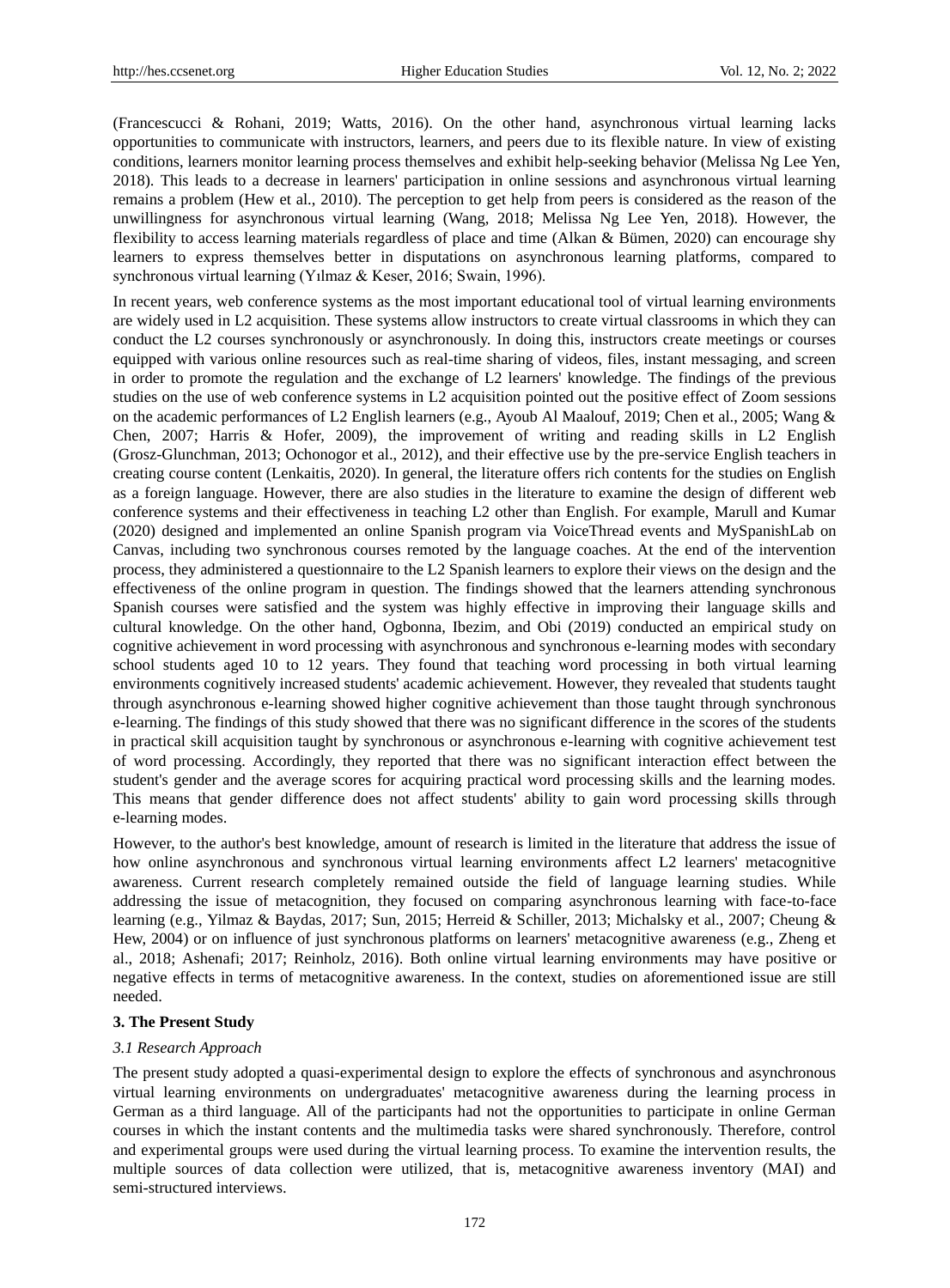## *3.2 Participants*

The participants (N=72; 29 men, 43 women) were the fourth-year non-linguistics undergraduates majoring in Tourism Management enrolled in a German III course in a state technical university in Turkey in the fall semester of 2020-2021 academic. All of the students have learned English as a second language since secondary school. According to the pre-test survey, their average year of learning English fell between 9 and 11 years with a mean of 9.5 years. On the other hand, they have learned German as a third language (L3) at university for three terms. However, they could learn L3 German only for one semester face to face in the traditional classroom environment. As of March 2020, face-to-face education has temporarily suspended due to COVID-19 pandemic, and the students had to attend German courses on the distance education platform of the university. Prior to the research, all students were contacted by e-mail and an online meeting was held to inform them about the aims and scope of the present study. However, the author observed that students experienced difficulties in adapting to online L3 German courses, and accordingly, there were a severely low student engagement in the first two weeks of the compulsory transition from face-to-face to distance education. Therefore, high participation of students in the research represented a crucial factor in minimizing potential problems that may adversely affect the intervention process. To overcome this issue, the students in both groups were informed that their participation in the pre-and post-tests and the five-week online German course would be reflected in the worth 40 % worth of their final exam grade. Then, they were divided into the experimental and control groups. They were not randomly assigned to the groups. The quality of the internet connection was the determinative factor in the distribution of students into groups. Therefore, the students who did not have internet connection problems were assigned to the experimental group ( $N=35$ ). The others were defined as the control group ( $N=37$ ). Before and after the intervention, the pre-and post-tests of MAI were administered to the students in both groups online. The students of the experimental group participated in the German III course synchronously on the virtual learning platform. In contrast, the students in the control group learned asynchronously.

#### *3.3 Intervention Procedure*

This section includes the intervention procedures of the present study. The integration of online virtual learning environment into the curriculum of both groups was presented in detail.

#### 3.3.1 Online German III Course

Online German III course involved a well-planned learning process of the German prepositions. The author, in his study called "*Learning Difficulties in German as a Third Language Experienced by Turkish Undergraduate Students*", found that Turkish non-linguistics undergraduates had low awareness of distinguishing the German prepositions, especially while adjusting possessive pronouns and the definite or indefinite articles to the German case system (Tanir, 2020). The German language system includes four different types of prepositions: accusative, dative, genitive, and two-case (both accusative and dative). Prepositions telling place, time and direction are very complicated for the learners of German language (Douglas, 2020). Therefore, teaching the prepositions in two different virtual learning environments may be a functional word mediator that leads the students to be aware of their potentials regarding the metacognitive skills, as well as language skills and vocabulary acquisition. To achieve this, the German prepositions were taught online to the students during five weeks. The course contents designed by sharing sources such as pdf, video and note sharing on the digital whiteboard of the BigBlueButton was delivered synchronously and asynchronously by the author. One of the four types of the prepositions was taught each week. In the fifth week, the relevant subject was revised.

## 3.3.2 Learning Environments

The present study focused on examining the effects of two different online virtual learning environments in L3 German learning process on students' metacognitive awareness. These learning environments were designed synchronously and asynchronously on Moodle learning management system (LMS). All interventions such as online meetings, course notes, activities, instructions, pre-and post-test were delivered by the author through Moodle LMS. Thanks to the Moodle LMS, the author could keep track of which student accessed the course contents and how much time they spent for learning L3 German.

To conduct German III course and engage remote students online, BigBlueButton, a web conferencing system being integrated into the Moodle LMS was used. This system enabled both students to synchronously attend online courses and the author to create video-recordings delivered asynchronously. During the intervention, different virtual classrooms were created for each week. In doing so, separate names were assigned to them for both control and experimental groups. For example, the online course for the experimental group was configured as "28 October-Week 1-German Prepositions with Accusative-Synchronous Online Course". In contrast, the control group was specified as "28 October-Week 1-German Prepositions with Accusative-Asynchronous Online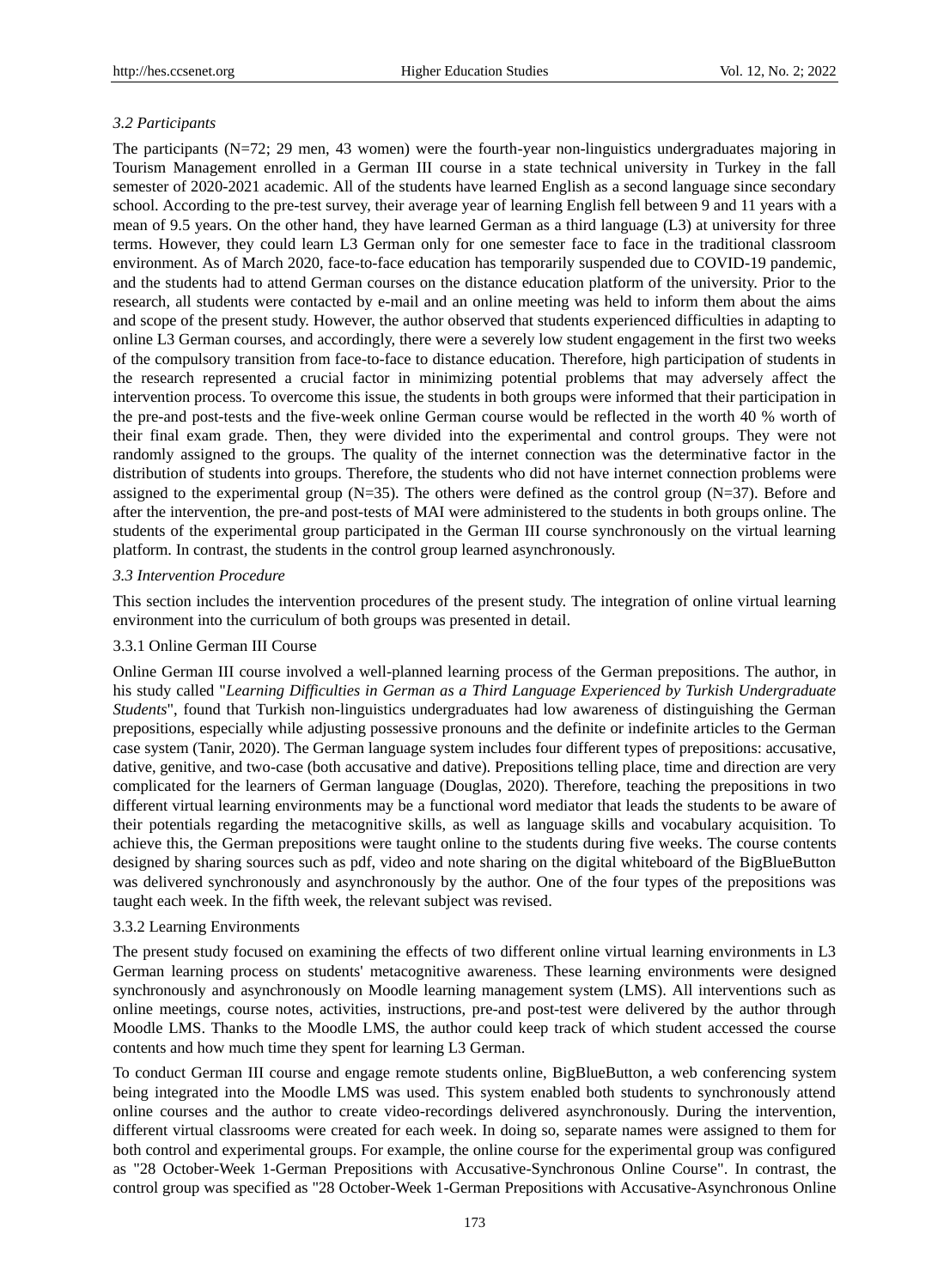#### Course".

## 3.3.3 Control Group

German III course was held asynchronously with the students of the control group. Course notes and exercises created in pdf format were made available to students on the Moodle LMS. The course recitation about weekly topics were videotaped using the BigBlueButton web conferencing and the video-recordings were shared with students on the Moodle LMS. To answer students' questions about the topics, a chatting room was used on the Moodle LMS. Course feedback was given to them asynchronously.

## 3.3.4 Experimental Group

The students of the experimental group were exposed to the synchronous learning process. To better distinguish the positive or negative changes in students' metacognitive awareness levels in SVLE and ASVLE, German III course was instructed through BigBlueButton, one of the most preferred web conference systems in higher education, adhering to the characteristics of synchronous learning. The author, the instructor of the relevant course, created a virtual classroom on Moodle LMS 10 minutes before course hour, and the notification was sent to the students. The students accessed online courses synchronously by using their personal computers or their mobile devices such as smartphone, tablet pc and laptop. The PDF files and videos of course content was synchronously shared with students on the whiteboard of BigBlueButton. The contents were supported with activities which manage students to improve their listening, writing, and speaking skills. To put it more precisely, the traditional learning process in the classroom environment was moved to the online virtual platform. There was a mutual interaction between the students and the author. The course contents and feedbacks were eventualised instantly, and any attempt other than the synchronous online courses was avoided.

#### *3.4 Instrumentation*

#### 3.4.1 Metacognitive Awareness Inventory (MAI)

To measure the levels of the students' metacognitive awareness, Metacognitive Awareness Inventory (MAI) which Schraw and Dennison (1994) developed and proved its validity, was used as a data collection tool in the present study. The instrument includes a total of randomly arranged 52 items, representing the eight factors of metacognitive awareness under two main components of metacognition as follows: knowledge of cognition and regulation of cognition. The knowledge of cognition includes three factors: declarative knowledge (8 items), procedural knowledge (4 items), conditional knowledge (5 items). On the other hand, regulation of cognition is based on five factors: planning (7 items), information management strategies (10 items), comprehension monitoring (7 items), debugging strategies (5 items) and evaluation (6 items) (see Schraw & Dennison, 1994, pp. 462-463).

MAI was developed in English as a 5-point Likert-type scale. In the present study, the Turkish version of MAI adapted by Akin, Abaci and Cetin (2007) was administered to the students online before and after the virtual learning process. Scoring ranged from 1 and 5 points. The students were asked to mark one of the variations on the items of MAI as follows: always false (1 point), sometimes false (2 points), neutral (3 points), sometimes true (4 points) or always true (5 points). The reliability of the MAI was ensured with a Cronbach's alpha coefficient of 0.78 for the pre-test and 0.83 for the post-test. This means that it has a good internal consistency.

## 3.4.2 Semi-structured Interview

Semi-structured interviews were conducted to capture students' perceptions of how learning L3 German in online synchronous and asynchronous virtual learning environments affects their metacognitive awareness. Using a random sampling, a total of 10 students, including 5 students from both the experimental and control groups, were selected. After the intervention, interviews were administered to each student synchronously on the Moodle LMS through BigBlueButton web conferencing. Interviews lasted 20 minutes on average for each student.

The semi-structured interview form consisted of 8 questions in total, corresponding to each factor of 8 factors of metacognitive awareness coined by Schraw and Dennison (1994). The questions were prepared by the author. To ensure trustworthiness, questions were consulted on a lecturer in the field of German Language Teaching and a specialist in educational sciences. Considering feedback from consultors, interview form was finalized. The interview questions were as shown in Table 1: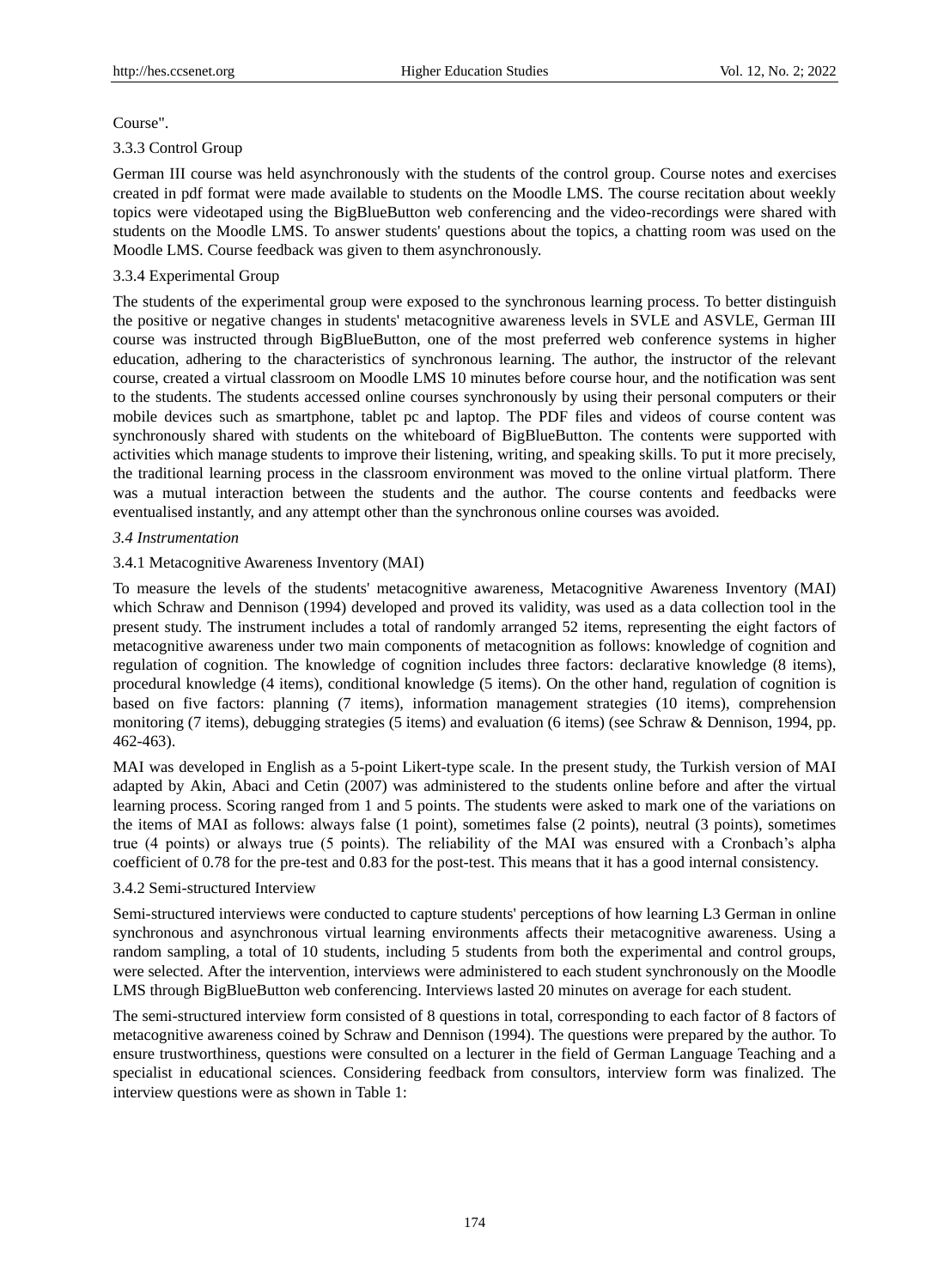| <b>Components</b> | <b>Factors</b> | <b>Interview Questions</b>                                                     |
|-------------------|----------------|--------------------------------------------------------------------------------|
| Knowledge         | Declarative    | While learning German on virtual platforms, can you realize what affects your  |
| of Cognition      | knowledge      | learning German? If yes, please explain?                                       |
|                   | Procedural     | Can you decide what methods and techniques you should use to increase your     |
|                   | knowledge      | learning performance in German learning process? If yes, please explain?       |
|                   | Conditional    | Can you decide when and how to use the learning methods and techniques you     |
|                   | Knowledge      | know? If yes, please explain?                                                  |
| Regulation        | Planning       | How do you plan the process of choosing and applying the appropriate learning  |
| of Cognition      |                | strategies while learning German?                                              |
|                   | Information    | How do you organize, detail, and summarize your foreign language learning      |
|                   | management     | strategies and skills?                                                         |
|                   | Monitoring     | When you experience any slowdown in your learning performance, what strategy   |
|                   |                | would you develop to increase it?                                              |
|                   | Debugging      | How can you determine the pace of your performance while learning German       |
|                   |                | and manage your learning process?                                              |
|                   | Evaluation     | How would you evaluate your learning strategies and learning performance while |
|                   |                | learning German?                                                               |

#### Table 1. Interview Questions administered to the students in both groups after interventions

#### *3.5 Data Analysis*

The present study sought to explore the effects of learning L3 German in the virtual learning environments on students' metacognitive awareness. To achieve the research goals, qualitative and quantitative data were collected from the students in control and experimental groups before and after intervention.

The obtained quantitative data were analysed using IBM SPSS Statistics 20.0 program. In the analysis process, various statistical tests were conducted according to the type of data. Initially, the Shapiro-Wilks test run to check the normality of all statistical data sets. It was revealed that the pre-and post-test results showed the normal distribution in both groups (pre-test> .208; post-test> .212). After conducting test of normality, the parametric paired samples t-test was run to analyse the pre-test and post-test scores of both groups. Each group was measured twice, resulting in pairs of determination of whether the mean difference between pre-and post-test before and after intervention (https://www.statisticssolutions.com/). Finally, parametric independent samples t-test was used for pair comparison of different groups. Accordingly, the significance level of the relevant variable for the groups was determined as p <.05.

The qualitative data obtained from interviews were analysed using a six-step process of thematic analysis developed by Braun and Clarke (2006). To ensure trustworthiness of analysis, the interview transcripts were analysed by author and a lecturer from the Department of German Language Teaching. First, transcripts were read and reread to identify potential topics. In the second phase, the initial codes were generated that could be relevant for answering the research question. The starting codes were underlined and listed. These codes gave an overview of all data from the study during the analysis. Third, the codes reported in the transcript of each interview were reviewed and key potential topics were identified that reflect the views of each student. The fourth phase deals with the comparison of the data set. The topics were refined and those that did not match the relevant research question were discarded. Then each topic was defined, spelling out exactly what it was supposed to convey, and understanding the data. In this context, a concise and easily understandable name was given for each topic.

#### **4. Results**

In this section, the results of the present study were addressed under two subheadings as follows: results of statistical analysis and results of thematic analysis.

#### *4.1 Results of Statistical Analysis*

4.1.1 RQ.1. To What Extent does ASVLE Enhance Metacognitive Awareness of Students in Control Group?

To explore whether there was a significant increase on their metacognitive awareness, a MAI was administered to students in control group before and after ASVLE intervention. As shown in Table 2, the results of the paired sample t-test comparing the pre-and post-tests of MAI showed that there was not statistically significant difference between the tests (t = -.261, p > .796). The findings indicated that asynchronous virtual learning did not have a statistical effect on enhancing students' metacognitive awareness.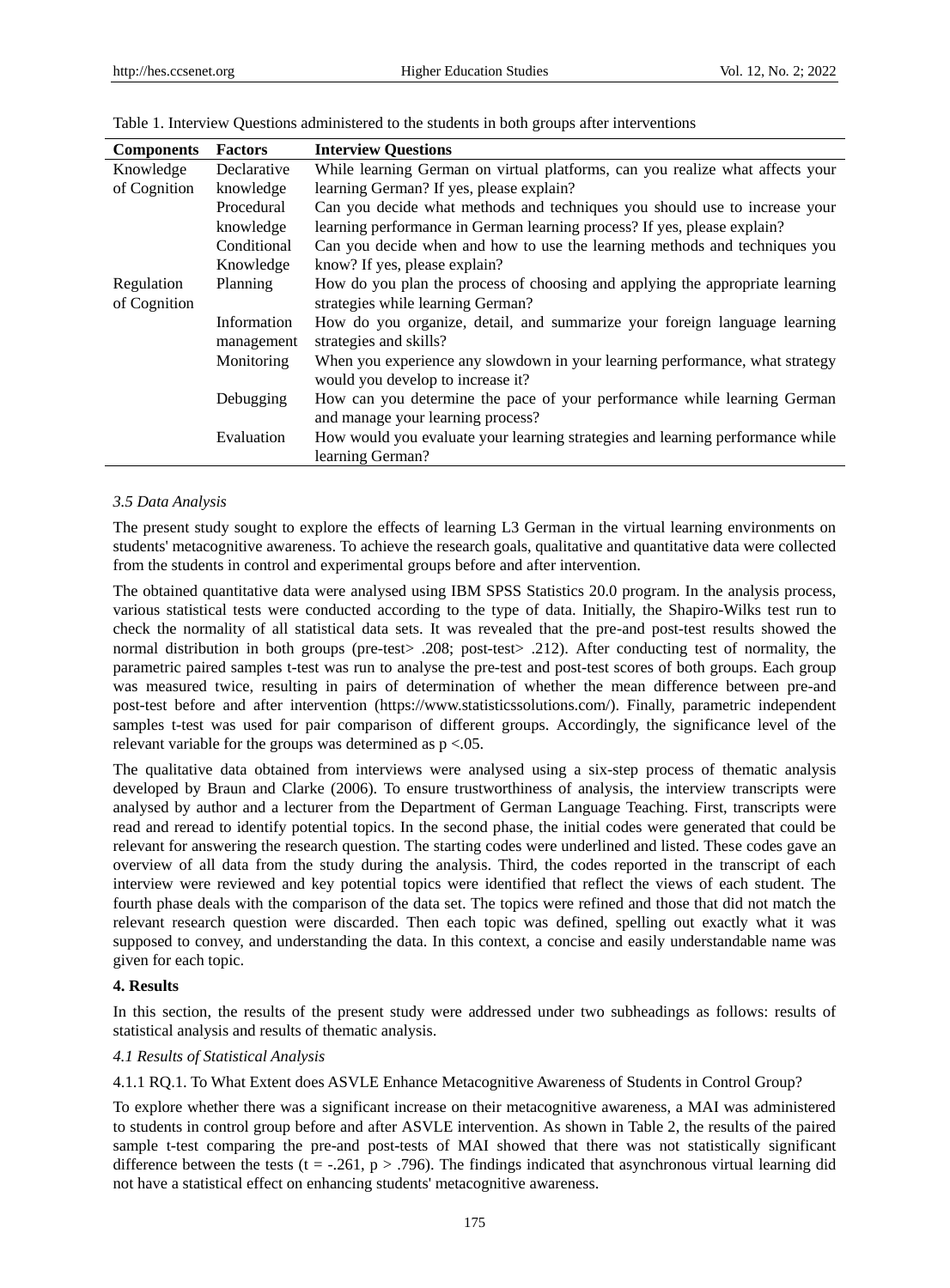Table 2. Paired sample t-test result for control group

|          | Test                                                | N Mean SD | T-value |
|----------|-----------------------------------------------------|-----------|---------|
|          | Pre-test $37 \quad 166.75 \quad 24.69 \quad -0.261$ |           |         |
|          | Post-test 37 168.16 25.83                           |           |         |
| *p <.05. |                                                     |           |         |

Table 3 shows the eight factors of Metacognitive Awareness Inventory (MAI) representing metacognitive awareness. Accordingly, the paired samples t-test analysis of MAI showed that there were no significant differences on students' perceptions of declarative knowledge (t = 1.641,  $p > .110$ ), procedural knowledge (t = -.346, p > .731), conditional knowledge (t = -.036, p > .971), planning (t = -.420, p > .677), information management (t = -.660, p > .513), monitoring (t = -.477, p > .636), debugging (t = -.981, p > .333) and evaluation  $(t = -.610, p > .546)$  at the level of significance  $p < .05$ .

|  |  | Table 3. Paired sample t-test results of MAI for control group |
|--|--|----------------------------------------------------------------|
|--|--|----------------------------------------------------------------|

| <b>Factors</b>         | <b>Pre-test</b> |      | Post-test   |      |  |
|------------------------|-----------------|------|-------------|------|--|
|                        | $N=37$          |      | $N=37$      |      |  |
|                        | Mean            | SD   | <b>Mean</b> | SD   |  |
| Declarative knowledge  | 25.56           | 4.74 | 23.72       | 5.12 |  |
| Procedural knowledge   | 13.37           | 2.39 | 13.59       | 2.84 |  |
| Conditional Knowledge  | 16.21           | 3.17 | 16.24       | 3.31 |  |
| Planning               | 22.70           | 4.78 | 23.13       | 4.69 |  |
| Information management | 32.18           | 5.67 | 33.10       | 6.98 |  |
| Monitoring             | 21.83           | 4.03 | 22.24       | 3.45 |  |
| Debugging              | 15.86           | 3.19 | 16.62       | 3.54 |  |
| Evaluation             | 19.00           | 4.18 | 19.48       | 3.78 |  |

 $*$ p <.05.

From these implications, it may be assumed that ASVLE has no impact on enhancing the metacognitive awareness of students in L3 German learning process. In addition, asynchronous learning gives an idea that it does not perform well in terms of declarative knowledge, which is one of the factors that enhances metacognitive awareness.

4.1.2 R.Q.2. To what extent does SVLE enhance metacognitive awareness of students in experimental group?

Table 4 shows the paired sample t-test result for metacognitive awareness of students in the experimental group. Before and after SVLE intervention, there was a significant difference between pre-and post-test scores of the students ( $t = -3.780$ ,  $p < .001$ ). This indicated that synchronous virtual learning had a significant impact on enhancing metacognitive awareness of the students in experimental group during L3 German learning process.

Table 4. Paired sample t-test result for experimental group

| Test         | N. | Mean                | -SD | <b>T-value</b> |
|--------------|----|---------------------|-----|----------------|
| Pre-test     | 35 | 168.31 21.46 -3.780 |     |                |
| Post-test 35 |    | 189.11 20.37        |     |                |

 $*$ p <.05.

As shown in Table 5, the eight factors of metacognitive awareness were statistically analysed in further detail. The statistical results showed that there were no significant differences on students' perceptions of procedural knowledge (t = -1.529, p > .135) and planning (t = -1.156, p > .276). This means that students cannot acquire the procedural knowledge skills that they need to follow their own learning processes and improve their learning performance while learning L3 German in SVLE, consequently they have difficulty in planning how to allocate the right cognitive resources. The reason to explain this finding can be shown that metacognitive guidance was not provided to the students during learning process. However, there was a significant difference in the factors of declarative knowledge (t = -2.561, p < .015), conditional knowledge (t = -5.512, p < .000), information management (t = -2.622, p < .013), monitoring (t = -4.552, p < .000), debugging (t = -3.295, p < .002) and evaluation (t = -2.146,  $p < .039$ ).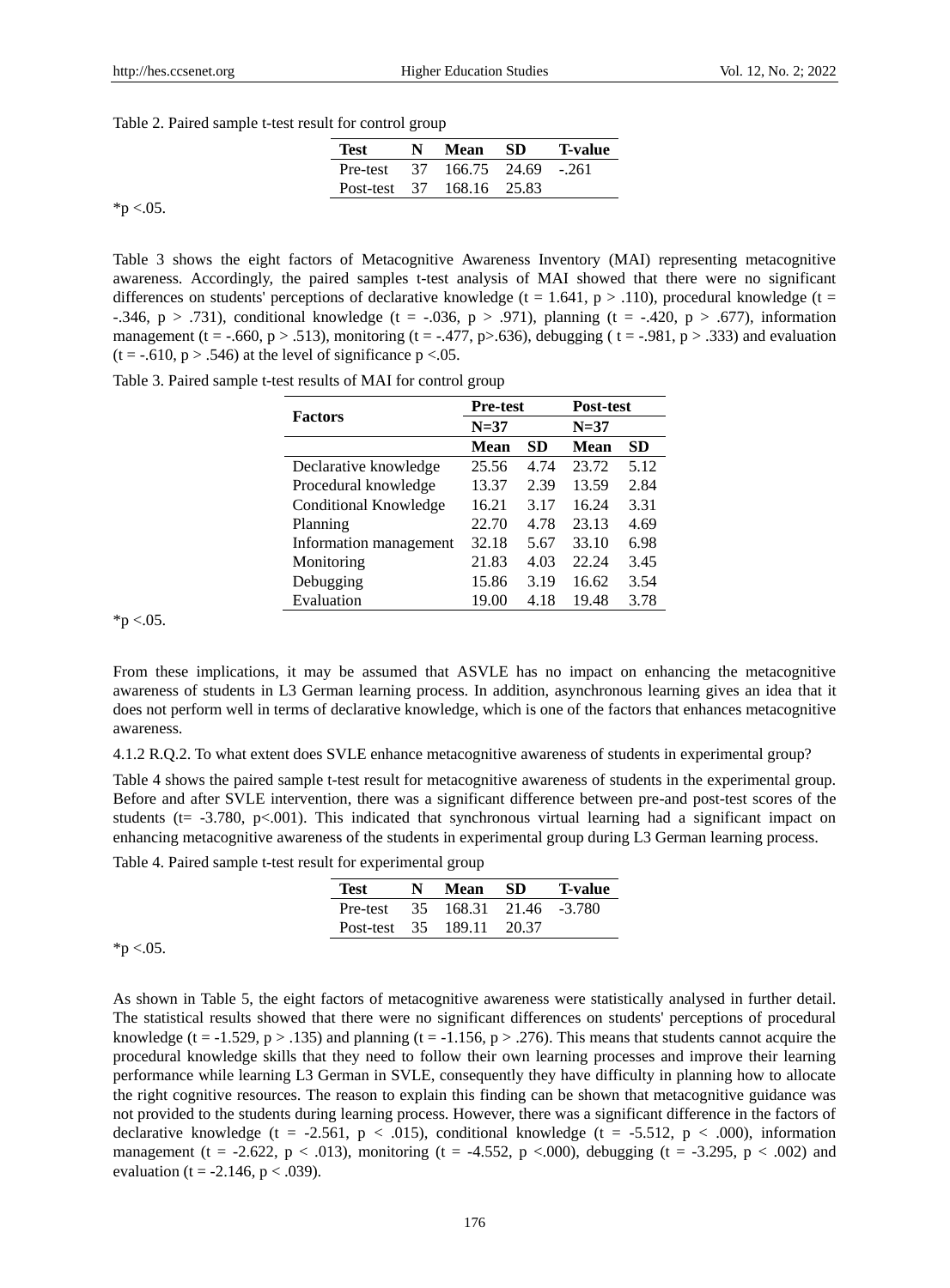| <b>Factors</b>         | <b>Pre-test</b> |      | Post-test |           |  |
|------------------------|-----------------|------|-----------|-----------|--|
|                        | $N = 35$        |      | $N = 35$  |           |  |
|                        | <b>Mean</b>     | SD   | Mean      | <b>SD</b> |  |
| Declarative knowledge  | 24.80           | 4.20 | 28.34     | 5.86      |  |
| Procedural knowledge   | 12.97           | 3.01 | 14.20     | 3.33      |  |
| Conditional Knowledge  | 15.45           | 3.09 | 19.20     | 2.32      |  |
| Planning               | 23.54           | 4.60 | 24.91     | 4.55      |  |
| Information management | 33.42           | 5.90 | 36.74     | 5.11      |  |
| Monitoring             | 22.02           | 3.80 | 25.88     | 2.42      |  |
| Debugging              | 16.40           | 2.85 | 18.48     | 2.85      |  |
| Evaluation             | 19.68           | 3.57 | 21.34     | 2.63      |  |

Table 5. Paired sample t-test results of MAI for experimental group

 $*$ p <.05.

Therefore, SVLE helped students of the experimental group perceive the factors such as declarative knowledge, conditional knowledge, information management, monitoring, debugging and evaluation, affecting the development of students' metacognitive awareness.

4.1.3 R.Q.3. Is There Any Significant Difference between the Levels of the Students' Metacognitive Awareness in Both Groups before and after the Intervention?

Before learning L3 German in ASVLE and SVLE, the pre-test of MAI was administered to students in both groups to check whether they had a homogeneity in terms of metacognitive awareness. As shown in Table 6, the independent t-test results showed that the experimental and control groups did not have a significant difference between their pre-tests (t = -.286,  $p > .776$ ). Accordingly, the two groups were equally metacognitively aware before the current interventions.

After the interventions, MAI was administered again to students in both groups. The independent t-test results showed that there was a significant difference for the post-tests between the experimental and control groups  $(t =$ -3.832, p < .000). This indicated that SVLE had a statistically significant effect on enhancing students' metacognitive awareness.

|                                    |   | <b>Pre-test</b> |           |                | Post-test    |      |                     |
|------------------------------------|---|-----------------|-----------|----------------|--------------|------|---------------------|
| <b>Groups</b>                      | N | <b>Mean</b>     | <b>SD</b> | <b>T-value</b> | Mean         | - SD | <b>T</b> -value     |
| Experimental 35 168.31 21.46 -.286 |   |                 |           |                |              |      | 189.11 20.37 -3.832 |
| Control                            |   | 37 166.75 24.69 |           |                | 168.16 25.83 |      |                     |

Table 6. Independent t-test results of pre-and post-test between both groups

 $*p < .05$ .

The independent t-test was run to examine the factors affecting the metacognitive awareness of students in both groups. As shown in Table 7, the post-test results indicated that significant differences occurred in students' perception of declarative knowledge (t= -3.544, p<.001), conditional knowledge (t= -4.362, p<.000), information management (t= -2.528, p<.014), monitoring (t= -5.206, p<.000), debugging (t= -2.464, p<.016) and evaluation (t= -2.427, p<.018). However, there was no significant differences on their perceptions of procedural knowledge (t=  $-.827$ , p>.409) and planning (t=  $-1.632$ , p>107). These results suggest that SVLE can significantly affect the factors of metacognitive awareness, excluding procedural knowledge and planning.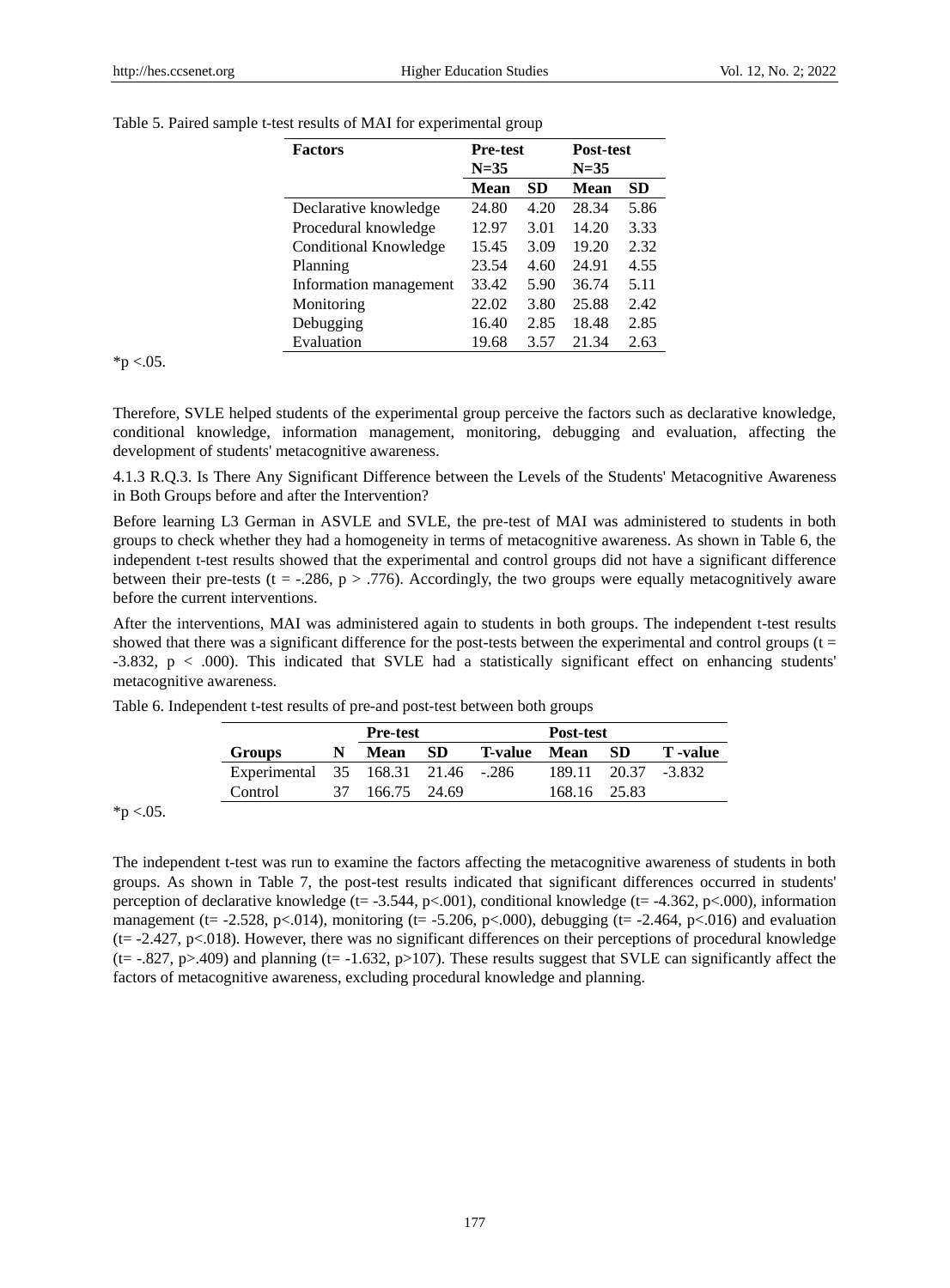|                               |              | <b>Pre-test</b> |             |           | Post-test      |             |           |                |
|-------------------------------|--------------|-----------------|-------------|-----------|----------------|-------------|-----------|----------------|
| <b>Factors</b>                | Groups       | N               | <b>Mean</b> | <b>SD</b> | <b>T-value</b> | <b>Mean</b> | <b>SD</b> | <b>T-value</b> |
| Declarative Knowledge         | Control      | 37              | 25.56       | 4.74      | .728           | 23.72       | 5.12      | $-3.544$       |
|                               | Experimental | 35              | 24.80       | 4.20      |                | 28.34       | 5.86      |                |
| Procedural Knowledge          | Control      | 37              | 16.21       | 3.17      | 1.028          | 13.59       | 2.84      | $-.827$        |
|                               | Experimental | 35              | 15.45       | 3.09      |                | 14.20       | 3.33      |                |
| Conditional Knowledge         | Control      | 37              | 13.37       | 2.39      | .632           | 16.24       | 3.31      | $-4.404$       |
|                               | Experimental | 35              | 12.97       | 3.01      |                | 19.20       | 2.32      |                |
| Planning                      | Control      | 37              | 22.70       | 4.78      | $-.759$        | 23.13       | 4.69      | $-1.632$       |
|                               | Experimental | 35              | 23.54       | 4.60      |                | 24.91       | 4.55      |                |
| <b>Information Management</b> | Control      | 37              | 32.18       | 5.67      | $-.907$        | 33.10       | 6.98      | $-2.528$       |
|                               | Experimental | 35              | 33.42       | 5.90      |                | 36.74       | 5.11      |                |
| Monitoring                    | Control      | 37              | 21.83       | 4.03      | $-.206$        | 22.24       | 3.45      | $-5.206$       |
|                               | Experimental | 35              | 22.02       | 3.80      |                | 25.88       | 2.42      |                |
| Debugging                     | Control      | 37              | 15.86       | 3.19      | $-.750$        | 16.62       | 3.54      | $-2.464$       |
|                               | Experimental | 35              | 16.40       | 2.85      |                | 18.48       | 2.85      |                |
| Evaluation                    | Control      | 37              | 19.00       | 4.18      | $-.748$        | 19.48       | 3.78      | $-2.427$       |
|                               | Experimental | 35              | 19.68       | 3.57      |                | 21.34       | 2.63      |                |

Table 7. Independent t-test results of MAI for post-tests between both groups

 $*$ p <.05.

The statistical results show that SVLE enhances students' metacognitive awareness during L3 German learning process compared to ASVLE. On the other hand, it was revealed that ASVLE does not significantly affect students' metacognitive awareness.

#### *4.2 Results of Thematic Analysis*

The students' views were sought to better understand the effects of the SVLE and ASVLE on their metacognitive awareness during L3 German learning process. In this regard, this section provides a broad insight into the main themes that emerged from the data of the two different groups outlined separately for each virtual learning environment.

4.2.1 Results of Thematic Analysis related to SVLE

The students' answers of the SVLE were categorized into four main themes: instructor behavior, curriculum design, readiness, and self-confidence.

*Instructor Behavior:* Students who learned L3 German in SVLE often highlighted the instructor behavior when evaluating the interviews. All of them considered it as a way that they become aware of what affects their L3 German learning process in SVLE. For example, Mervenur commented on this as following:

*Looking for new ways to further improve my knowledge on German language on this virtual platform depends on your way of teaching. Because your constant telling us what and how to learn makes me look for new ways of learning in my mind.* [SVLE-Interview, Mervenur]

The fact that instructor gives each student the right equally to speak German in SVLE enables students to attend online courses actively. This also encourages high participation of students in courses taught in virtual environments. As the student's motivation increases, it causes them to develop new methods and techniques, especially carry out methods they think are appropriate for them in the learning process to improve their German vocabulary and speaking skills.

*Your efforts to help us learn German in lessons encourage me to increase my interest in the lesson and to look for different resources and learning environments to improve my field. I am especially aware of my speaking skills, and I need to improve my vocabulary so that I can speak better.* [SVLE-Interview, Büşra]

On the other hand, the instructor behavior enables students to acquire the skills to use learning strategies while learning German in SVLE. In doing so, it helps them decide when and how they should be used.

*Your understanding of language teaching based on improving speaking skills actually meets my expectations in foreign language learning. This encourages me to put effort into how I can better improve my German speaking skills. For this purpose, while learning German prepositions, we determine a topic with my friend and establish dialogues among ourselves. In this way, we realized that our speaking skills improved over time*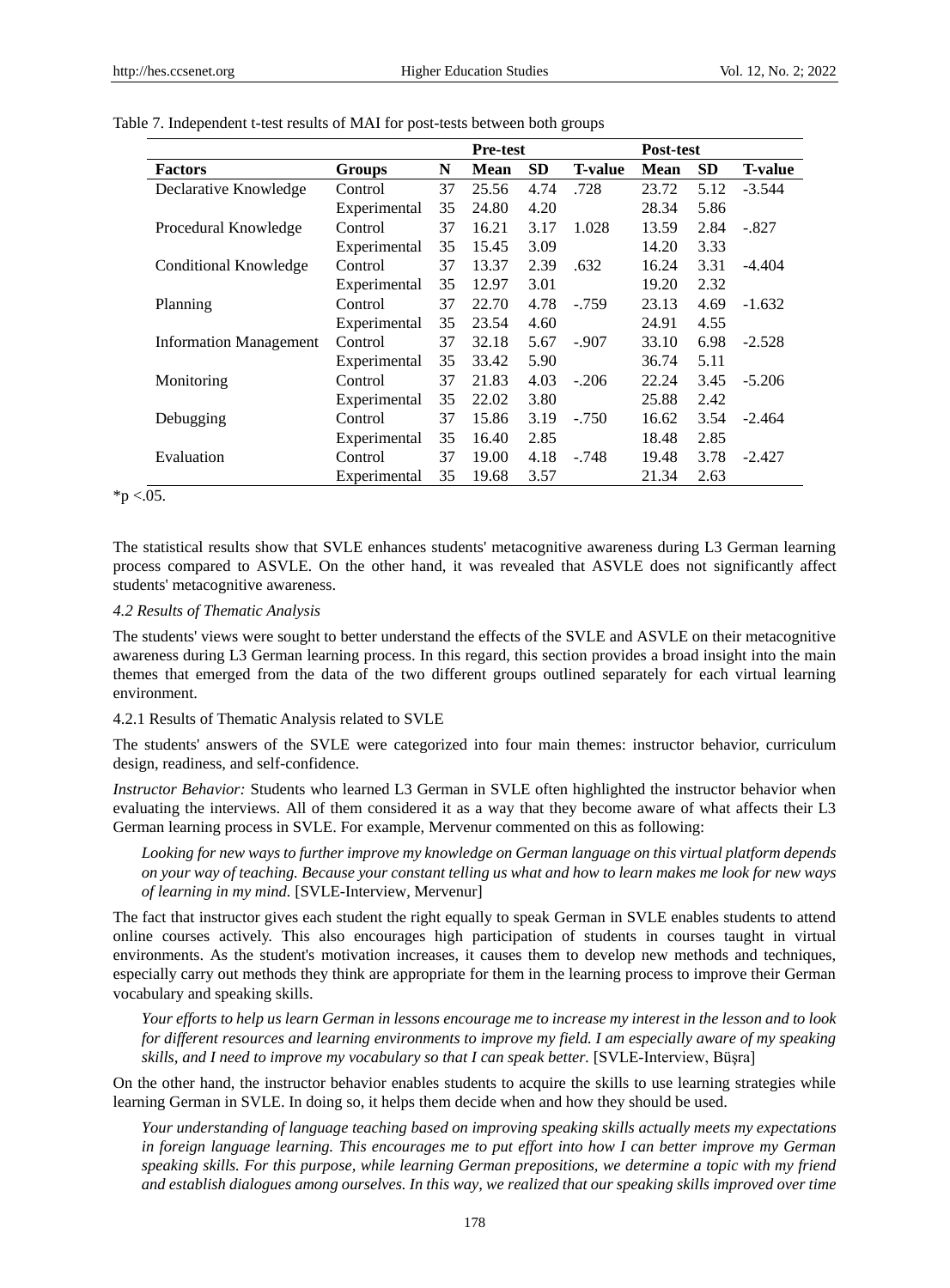*and the permanence of our learning outcomes increased.* [SVLE-Interview, Çağla Pınar]

Moreover, the organization and follow-up of the learning processes of the students is related to the instructor behavior.

*I am making my plans, taking into account your advice on how we should learn while learning German.* [SVLE-Interview, Mert]

The students agreed that SVLE provides more flexibility to engage in interactive learning activities than the traditional classroom setting. In particular, the feeling of comfort in SVLE encouraged them to spend more time learning German outside of online courses, and they searched for various course materials on the Google search engine to consolidate what they had learned. They provided substantial evidence that the instructor not only provided guidance in conducting the online course, but also in selecting appropriate course content and using Google search criteria effectively. This raised awareness of how students should themselves assess learning inputs and outcomes in SVLE. Batuhan commented on this regard as follows:

*I think that learning German in SVLE is more effective than learning face to face. I constantly have to think about a lot of things like what I wear today or how weather will be today when I have to go to university. This makes me constantly focus on other things outside of the courses. I make myself a coffee at home and only focus on the course. There is nothing else that occupies my mind. As for the course, I believe there is more intimacy between you and us on online platforms. This inevitably increases my interest in the lesson and encourages learning. I browse through many resources on Google, following the learning advice you gave us in class. If these sources don't give a clear answer to the question in my head, I'm out.* [SVLE-Interview, Batuhan]

As mentioned above, the instructor behavior enabled students to demonstrate a high metacognitive awareness while learning L3 German in SVLE. While presenting evidence on all factors affecting the knowledge of cognition, the students paid attention to only three factors related to the regulation of cognition, such as planning, knowledge management, and evaluation. Accordingly, it can be said that one of the main factors in increasing students' metacognitive awareness in the SVLE is the behavior of the instructor.

*Curriculum Design:* All students commented on the curriculum designed for learning L3 German in SVLE. In a consistent way, they stated that the curriculum design was appropriate for their proficiency level in German and helped them have an insight into what they should learn:

*The course notes and exercises you uploaded to Moodle LMS give me an idea of what and how I should learn. Especially, the way you plan the lesson helps me to find direct answers to the questions in my mind in my one-to-one studies after online courses* [SVLE-Interview, Mervenur]

In addition, curriculum design enabled students to adopt a positive attitude towards SVLE and increase their motivation towards online courses. As a result, they provided evidence that they gained the ability to develop their own learning methods and techniques while learning German. Batuhan answered the question of whether learning L3 German in SVLE helped him gain the ability to decide which methods and techniques he should use to improve his learning performance, as follows:

*At first, I had difficulty in learning German in SVLE because I thought for years that face-to-face learning was more effective. However, the way the online course is taught and the course notes that I can understand increased my motivation. This provoked me to find new ways to improve my German. For example, I watch German movies with German subtitles to improve my listening skills. This allows me to understand how German words are pronounced and improve my vocabulary.* [SVLE-Interview, Batuhan]

However, the interviews showed that there was a divergence of students' perceptions of whether their learning strategies for current SVLE provide the same impact on other virtual learning platforms. To tackle a particular issue, the students had ability of when and how to use methods. They had a dilemma about cross-platform integration. Çağla Pınar clarified this divergence as follows:

*I take consideration into the curriculum schedule in learning German. For example, I am not trying myself to learn how to use German prepositions according to their types, without taking lessons from you. In doing so, I first retrack the online courses at first and then I review course notes, and finally I do exercises to assess whether I understand the subject. This is my way and method of learning. But I'm worried if I can use this method effectively on other platforms as well.* [SVLE-Interview, Çağla Pınar]

Even though Çağla Pınar's comments seem to reflect the dilemma about the conditional knowledge, it is clear that she can metacognitively regulate her learning process in L3 German. It may be assumed that the appropriate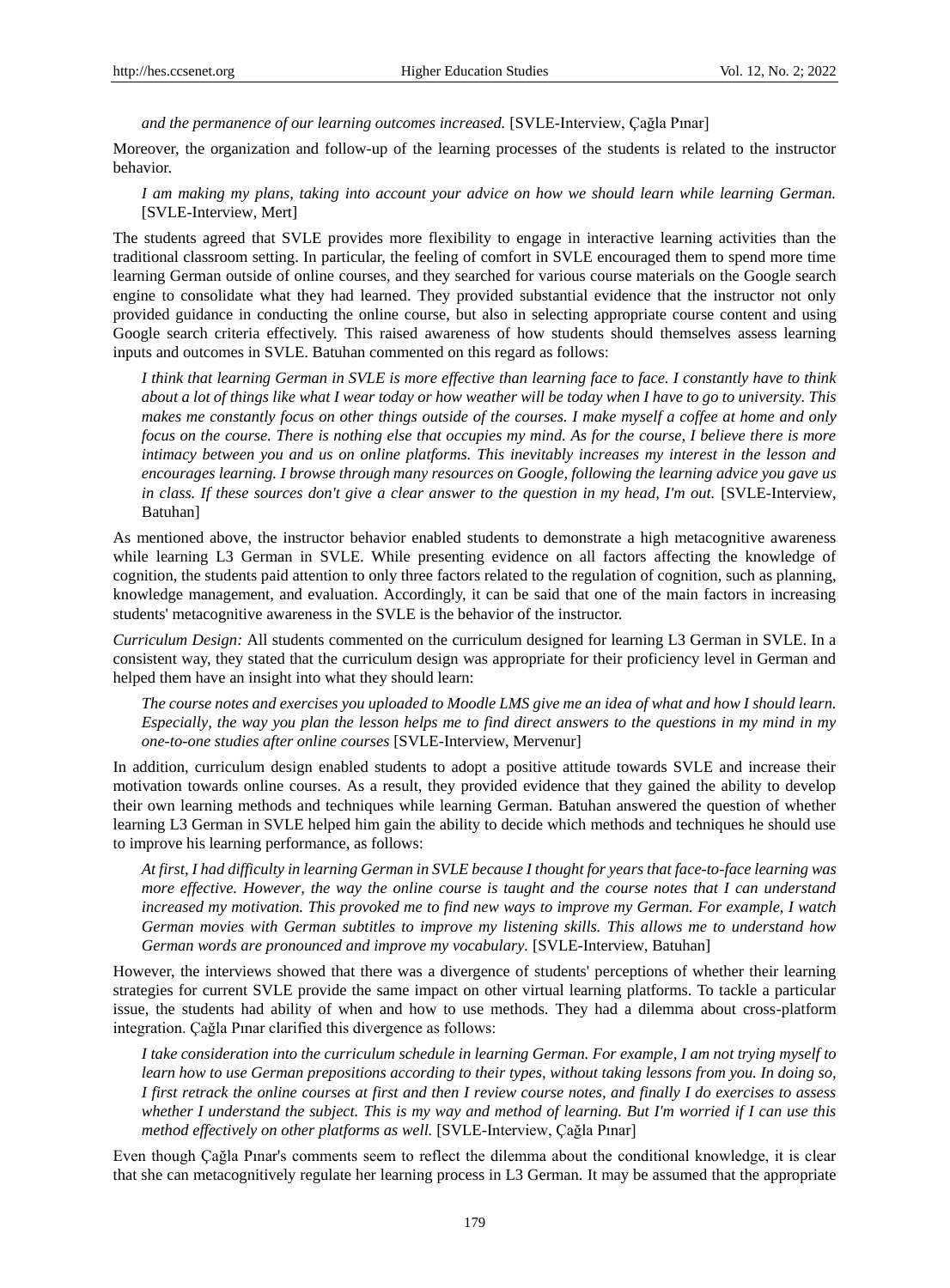curriculum design acts as a mediator in perceiving the metacognitive factors such as planning, information management, debugging and evaluation. In other words, the SVLE enhances the students' metacognitive awareness during the L3 German learning process.

*Readiness:* All students emphasized a variety of cognitive patterns such as the previous experiences with distance learning, positive attitudes towards learning German in SVLE and high motivation. These provided remarkable evidence for students' readiness to learning German in SVLE. In this context, readiness facilitates students' metacognitive awareness of adopting new learning environments.

*When I was in my freshman year, I was simultaneously taking compulsory Turkish courses I and II from the distance education platform of our university. I am familiar with this learning style, although the curriculum*  is not designed as effectively as in the online German course. Since I did not have any difficulties in adaptation, *I had no problems using the distance education platform, accessing the course contents, and following the online courses. This gives an idea of what strategy I should follow while learning German in this environment.* [SVLE-Interview, Büşra]

As quoted above, Büşra's prior knowledge of Moodle LMSs ensured her to exhibit appropriate behaviors while learning German in SVLE. Most of the students stated that their readiness for web-based learning applications was capable of evaluating their interests, learning methods and the current system:

*While learning English, I would prefer to learn from online sources rather than printed sources. Since I am very familiar with such online learning resources, I think I know very well, for example, how to search for unknown words, where and how to find resources that I think are suitable for my language level. This makes learning German in SVLE more meaningful than learning it face to face.* [SVLE-Interview, Mert]

*I signed up for an e-certificate program last year. As the name suggests, the courses related to this certificate program were conducted remotely. Likewise, BigBlueButton web conferencing was used for online courses. Since I am used to this system, I have an idea about how I should learn to set my learning pace.* [SVLE-Interview, Batuhan]

*Also, I am studying at the Open Education Faculty, Department of Business Administration. Some courses are taught synchronously. However, we, students, communicate with the instructor by writing from the chat room. We do not have the opportunity to communicate verbally on that platform. Actually, this situation helped me to learn and evaluate these platforms and to develop a learning method.* [SVLE-Interview, Çağla Pınar]

The fact that the students already have learning experience in such platforms clearly shows that they are already ready for these learning environments. This makes it possible for the students to organize their learning strategies and cognitive processes. In other words, it's about their metacognitive awareness.

*Self-confidence:* All of the students commented on issues related to self-confidence. This included a variety of behavioral patterns such as sense of comfort, willingness to speak German, participation rates and requests for online courses. Students stated that learning German in SVLE increased their self-confidence. For example, with respect to this, Büşra said:

*You constantly asked us to speak German during the online courses. This led me speak German. The more I want to speak, the more my self-confidence increases day by day.* [SVLE-Interview, Büşra]

A remarkable detail about self-confidence emphasized in the interviews is of particular importance. Mert said as follows:

*Compared to face-to-face learning, learning German in SVLE makes me feel more comfortable. I refrain from my friends, especially in the classroom environment. The feeling of distance increased my self-confidence, especially in speaking and listening skills while learning German in SVLE. That's why I decided that speaking and listening skills are closely related while learning German and that I should focus more on developing these skills.* [SVLE-Interview, Mert]

As quoted above, Mert emphasized that SVLE has a significant impact on the development of listening and speaking skills. Shy students feel more comfortable at SVLE, which increases their self-confidence in performing specific learning tasks in German.

On the other hand, the high level of self-esteem in SVLE enabled the students to become aware of their abilities and develop their learning strategies in this context. Similarly, most of the students commented on this as follows:

*I feel more comfortable in the SVLE. This encourages me to learn German. The more I achieve something in German, the more confident I become. The SVLE allows me to search for new working resources so that I can*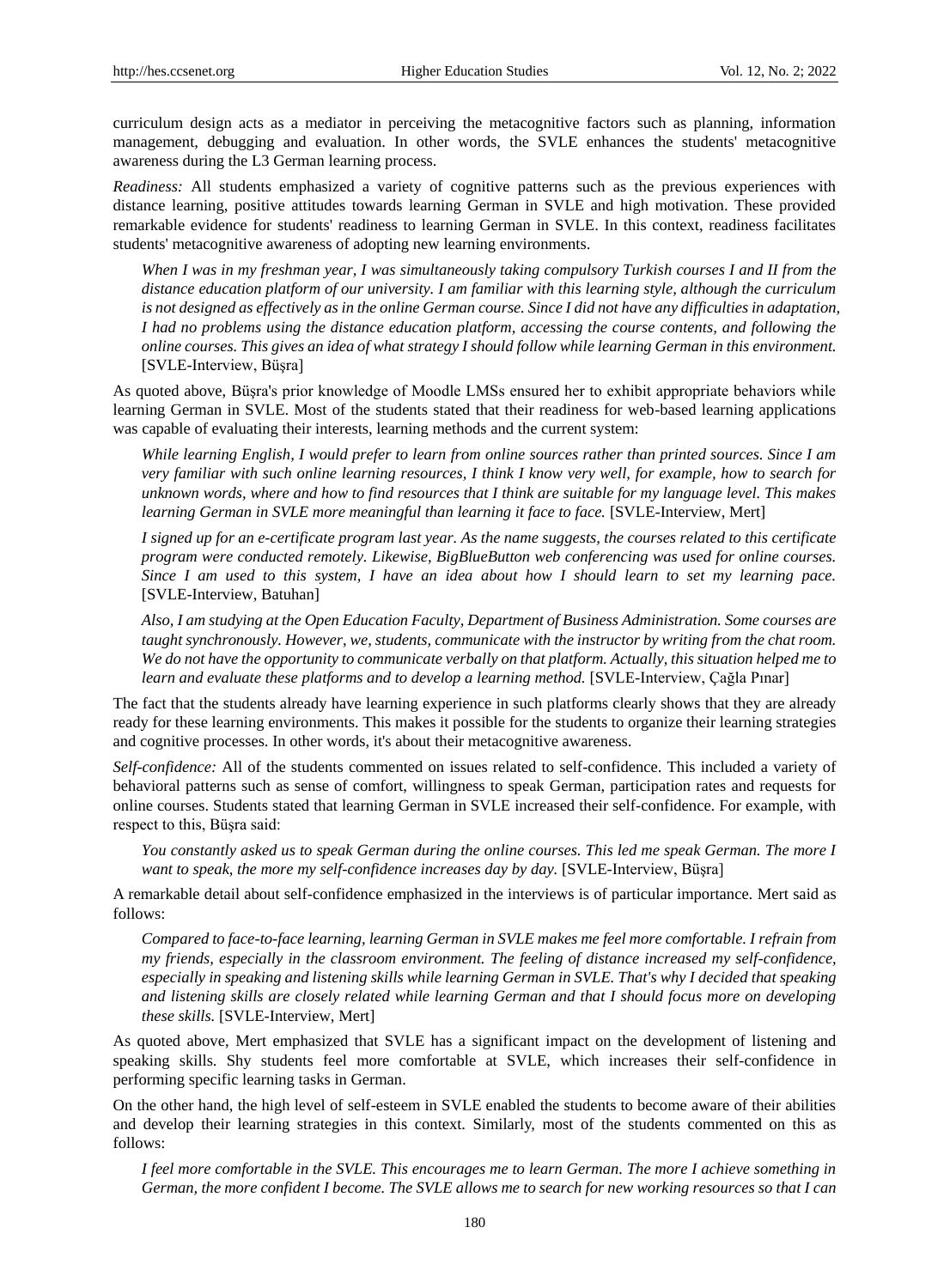*develop myself further*. [SVLE-Interview, Batuhan]

4.2.1 Results of Thematic Analysis related to ASVLE

In the present study, student's views were sought to determine the effect of learning German in ASVLE on students' metacognitive awareness. As a result of the interview analysis, students' views were discussed and interpreted under three main themes as follows: retroactive interference, language anxiety and L2 English exposure.

*Retroactive Interference:* The students were asked whether they were aware of what affected their learning processes while learning L3 German in order to capture their perceptions of ASVLE in terms of metacognitive awareness. Most of the students stated that they had forgotten their prior knowledge about linguistic characteristic of German language. Some of them commented on this question as follows:

*When I watch the video-recordings of the course, there are points that I do not understand. I cannot find new answers in my mind because I cannot get instant feedback to these questions. I am very confused about which of the German prepositions are dative and accusative, especially since I cannot exactly remember the cases of the German nouns I learned in the past.* [ASVLE-Interview, İrfan]

*When I have a question in face-to-face learning, I can ask the teacher directly and find answers to the questions in my mind. But I don't have such opportunity in ASVLE. While watching the video-recordings, I try to remember the missing information about the genders of the nouns in my mind through prepositions, but I cannot remember. Frankly, I have no idea what course I should take to learn them.* [ASVLE-Interview, Bilge]

The genders of German nouns differ according to the case of nouns in a sentence. Due to the imperfect knowledge, this case resulted in the confusion of students who do not have good knowledge about the gender of German nouns. Alev commented on the issue as follows:

*I am confused about the genders of German nouns. Especially their order in sentences and the diversification of the prepositions in the context of the genders causes dilemma. If I had learned face to face, I could somehow succeed it. However, the ASVLE makes me less interested in the course and decrease my enthusiasm to learn German. I want to learn the subject from my friends, but they do not also know it exactly. Therefore, I watch the video-recordings to just pass the course.* [ASVLE-Interview, Alev]

As can be understood from the comments above, the students try to get help from their friends in ASVLE. When they do not get the feedback from the instructor or the peers whenever they want, their reluctance to learn German increase, and this causes a lack of motivation. The nature of ASVLE prevents the students from evaluating their own learning performance and developing new methods. In other words, the results showed that learning German in the ASVLE do not raise the metacognitive awareness of the students.

*Challenges:* The students interviewed often commented on the difficulties encountered during the L3 German learning process in ASVLE. They reported to have difficulty in focusing on the subject due to the lengthy of the video-recordings. In addition, they hesitated to ask the instructor about a subject they did not understand. This led an uncertainty of how to organize their learning process. Some of them expressed this situation as follows:

*I get bored very quickly because the sound recordings are long. As such, I am reluctant to learn German. I do not necessarily want to develop any method or strategy for learning German.* [ASVLE-Interview, Sezer]

*When I do not understand the subject, I think I will ask you later because I cannot ask you questions immediately. but then I forget about it. This causes me to get away from learning German.* [ASVLE-Interview,  $G$  il  $\infty$ ]

*I look at the lecture notes while watching the video-recordings. But there are always places I don't understand. I must definitely ask the instructor to understand the subject. Otherwise, I can't learn. This inevitably causes me to stay away from the subject and after a while I lose my connection with the lesson.* [ASVLE-Interview, Bilge]

On the other hand, difficulties experienced in ASVLE caused students to disconnect from the normal learning process after a while. İrfan explained this situation as follows:

*I do not perceive ASVLE as a learning. Because this is no different for me than videos uploaded to Youtube or other social media accounts. As such, I am detached without learning. And after a while I don't even feel the need to watch video-recordings anymore. this situation distracts me from the feeling of learning German.* [ASVLE-Interview, Irfan]

*L2 English Exposure:* To remove the obstacles to the management of L3 German learning process in the ASVLE,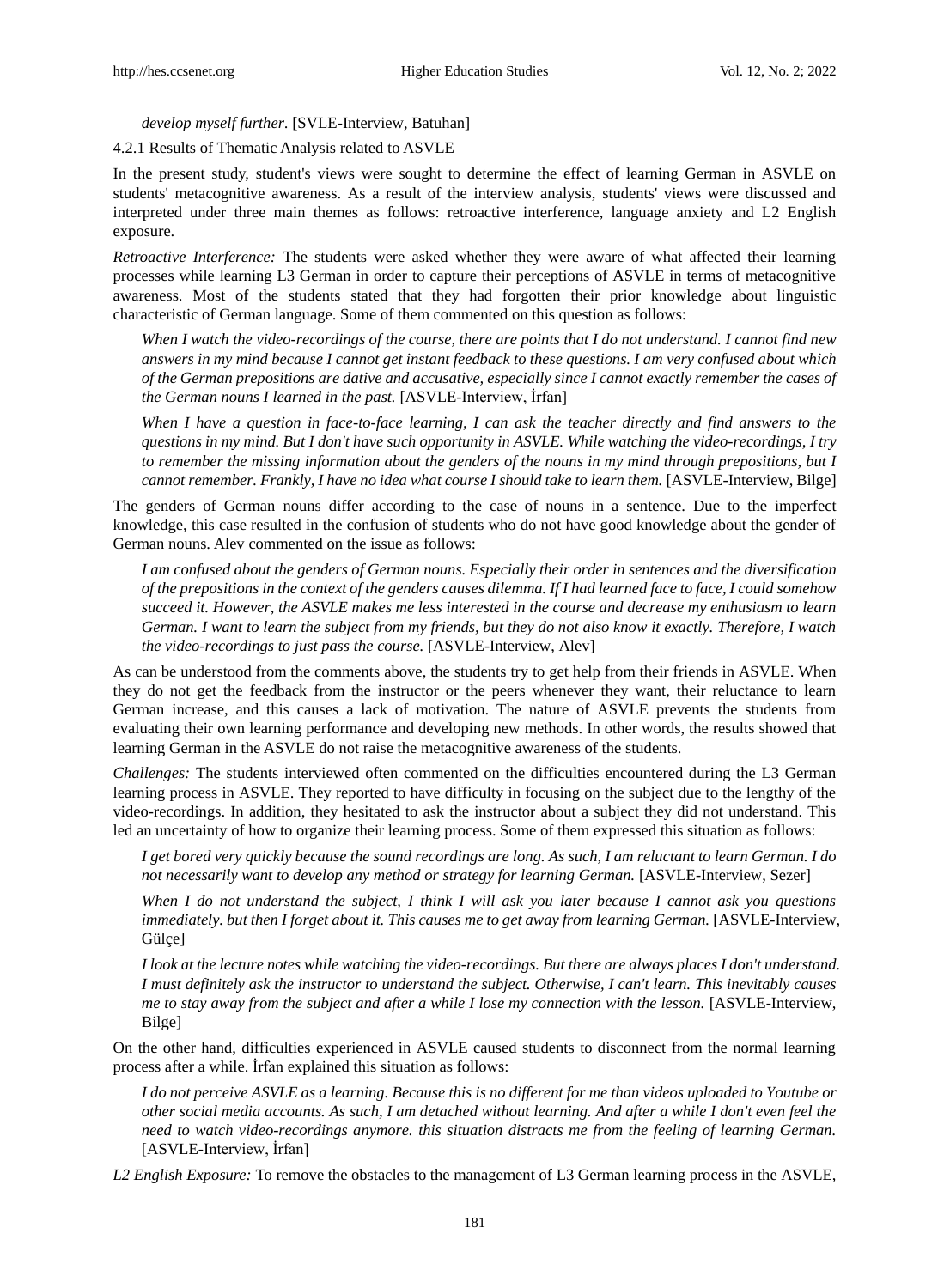the students tried to benefit from their past experiences while learning L2 English. In broader sense, it was rather attempts to adapt learning strategies stemming from the linguistic characteristics of English to German. Thus, they ignored the linguistic characteristics of German. These results show that the learning strategies developed by the students in the English learning process have a negative impact on their learning experiences of other languages.

*While trying to learn German, I generally tried to compare the language features of English with German. However, this confused me even more. Because English does not have articles like German. this had the opposite effect. Frankly, I have no idea what method I should follow.* [ASVLE-Interview, Gülçe]

*When I was learning English, I usually learned by writing. because I am someone who learns by writing. Even if I watch video-recordings, there are some points that confuse me. I am in a dilemma right now.* [ASVLE-Interview, Alev]

The fact that students have been learning English for many years has led them to follow methods focused on learning English in learning German as a third language. However, the fact that each student has different learning styles has narrowed the intervention areas in the German learning process at ASVLE. This inevitably reduced the students' desire to learn German.

#### **5. Discussion**

The reality is that foreign language learning has gone on being carried out in physical settings or virtual platforms that individuals have the opportunity to access from the past. This led individuals to adapt themselves and develop new learning strategies, depending on the unique characteristics of each learning setting. Therefore, it was important to investigate to what extent he/she is metacognitively aware of regulating and managing his /her thoughts and cognitive processes during learning process in order to better understand the quality of a foreign language learning process of an individual. To explore the status of metacognitive awareness in the language learning process, previous research (Altıok et al., 2019; Yilmaz & Baydas, 2017; Zheng et al., 2018) compared traditional classroom environment with technology-oriented settings. However, for the first time, education compulsorily moved to virtual platforms worldwide due to the COVID-19 outbreak. The courses were usually carried out synchronously or asynchronously. The unorthodox new teaching setting necessitated the exploration of a new possible potential. That's why the present study aimed to explore to what extent the intervention carried out on SVLE and ASVLE enhanced the metacognitive awareness of non-linguistic undergraduates while learning L3 German. To provide a broader insight about the effectiveness of virtual environments on metacognitive awareness, multiple data sources were analysed, that is, quantitative and qualitative findings.

The quantitative data presented several major findings. First, the post-test MAI scores of the students of the experimental group were significantly higher than the pre-test MAI scores ( $t = -3.780$ ,  $p < .05$ ). However, there was no significant difference between the MAI pre-test and post-test scores of the students of control group (t= -.261, p< .05). It indicates that SVLE enhances the metacognitive awareness of students while learning L3 German. On the other hand, it suggests that ASVLE has no impact on students' metacognitive awareness. These results reveal that conducting foreign language courses and giving instant feedback synchronously can improve students' metacognitive awareness. The relevant literature presents an optimistic picture showing that synchronously learning a foreign language has a positive effect on students' metacognitive awareness, though there are no studies comparing the effect of learning foreign languages in SVLE and ASVLE on students 'metacognitive awareness. In the context, the results closely aligned to those from the study by Altıok, Başer and Yükseltürk (2019), revealing that learning English as a foreign language through e-video portfolios had a significant impact on students' metacognitive awareness compared to face-to-face learning. Similarly, in their study related to peer assessment in synchronous and asynchronous discussions, Zheng et al. (2018) found that synchronous peer assessment statistically improved the students' metacognitive awareness. However, there are findings in favour of asynchronous learning, demonstrating that it has a significant impact on metacognitive awareness (Yilmaz & Baydas, 2017; Michalsky et al., 2007). One reason to explain these differences in the literature may be because they stem from different teaching contexts, learner types, education level, academic discipline, technological innovations. To author's thought, students' metacognitive awareness levels will differ depending on different academic disciplines and technological innovations.

Second, with respect to the eight factors of metacognitive awareness, the findings showed that there was a statistically significant difference between the MAI pre-and post-tests scores of the experimental group supported with SVLE excluding "procedural knowledge of metacognition" and "planning as a metacognitive regulation". Similarly, Altıok, Başer and Yükseltürk (2019) found that video portfolio technology did not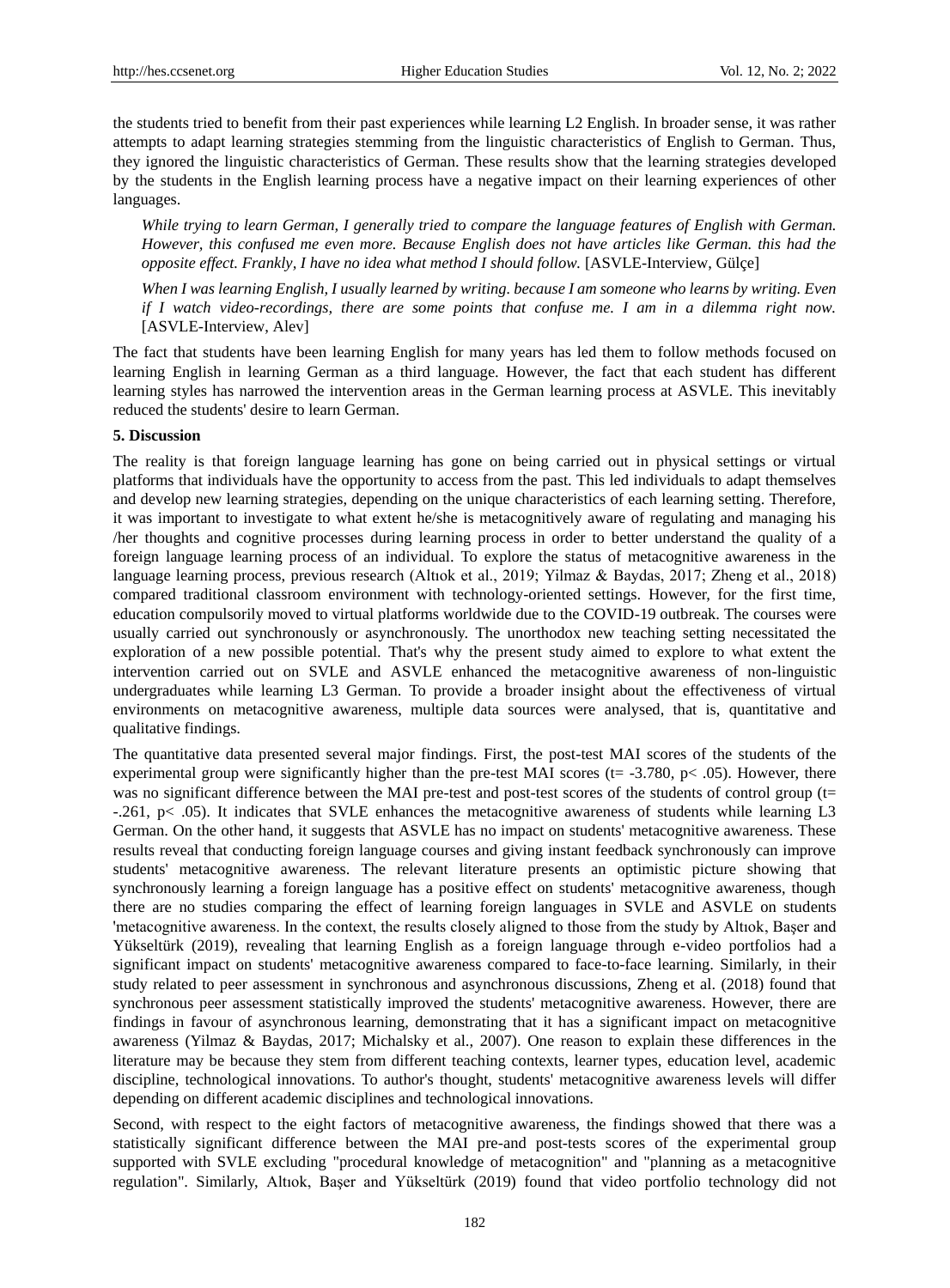enhance debugging and declarative knowledge of students in L2 English learning process. Furthermore, in their study comparing collaborative online and face-to-face environments in terms of metacognition, Garrison & Akyol (2015) indicated that collaborative online environments did not promote metacognitive monitoring and information management of the students. Based on these findings, the present study suggested that the reason why SVLE did not have impact on improving the awareness of procedural knowledge and planning may be because metacognitive instruction or guidance were not provided to the students. However, Teng (2020) suggested that metacognitive instruction developed the awareness of metacognitive regulation whereas there was non-significant correlation between metacognition instruction and knowledge of metacognition. One reason to explain this finding may be that students have difficulty in building awareness to set what strategies and methods they should use in various teaching contexts. On the other hand, the findings indicated that there was no significant difference between the MAI pre- and post-test scores of control group in ASVLE in terms of the eight factors of metacognition. On contrast, a decrease was observed against the post-test in the students' perceptions of declarative knowledge. This means that students were not aware of what skills and strategies to use while organizing their cognitive processes. The reason to explain this finding may be suggested that low motivation stemming from the poor interaction between student-instructor in ASVLE and the lack of instant feedback on the subject taught during learning process gets the students off foreign language learning.

The qualitative findings were consistent with the statistical results. The findings from the interviews indicated that learning L3 German in SVLE improved students' metacognitive awareness. Accordingly, the improvement of students' metacognitive awareness while learning L3 German in SVLE was dependent on instructor behavior, curriculum design, readiness and self-confidence. First, the findings indicated that instructor behavior has an important factor in improving students' course engagements, motivation, and language skills. The quality of the relationship between instructor and students enabled students to acquire the ability to develop their own learning strategies and use them during the learning process. In the context, students devoted more time to learning L3 German and created their own learning contents. The students who were in close contact with digital technologies searched for course content, for example on the Google search engine, that they thought of being suitable for their learning goals. Second, curriculum design raised their awareness of especially how they should manage their own knowledge. In doing so, they paid attention to whether the course materials were suitable for their language level and whether they were capable of answering the questions in their mind. Third, all these efforts positively affected students' readiness levels. Readiness enabled students to easily adapt to learning German in SVLE. More precisely, it increased the rate and responsibility of attending online courses. This finding indicated that readiness as acquisition of behaviors for learning L3 German in SVLE was concerned with metacognitive awareness. Fourth, SVLE made the students highly self-confident. It increased the awareness of students with high level of self-confidence in the context of developing new methods and evaluating learning processes. With respect to ASVLE, the findings were in line with quantitative results. It reveals that the ASVLE had no impact on improving students' metacognitive awareness while learning L3 German. Besides, it suggests that metacognitive awareness correlated with all process of learning L3 German during the intervention in ASVLE. The inferences from the findings pointed out three factors, revealing that ASVLE affects negatively learning process in L3 German of the students, as follows: retroactive interference, challenges, and L2 English exposure. First, retroactive interference was related to forgetting previous knowledge of German and confusing new learning outcomes. Since the students did not synchronously attend courses in ASVLE, they were confused when they did not have the opportunity to immediately ask and get answers to the subjects that they had difficulty in understanding. Asynchronous learning caused students to disconnect from the learning process after a while. Second, students had challenges with understanding the courses and the way of actions of ASVLE. As a result, ASVLE was not seen by students as a real learning environment and process. In their own words, the students saw course notes and video-recordings shared in ASVLE as no different from the functions of online resources shared on social media or other platforms. Finally, it is necessary to clarify L2 English exposure, one of the most important findings revealed from interviews. This means the transfer of the learning difficulties experienced by students in learning L2 English to the German learning process. Students who could not manage their language learning processes and performances in ASVLE resorted to past English learning experiences. This situation caused students to have a negative attitude towards learning German and to decrease their motivation.

The findings of the present study were closely compatible with those from the study by Offir, Lev and Bazelel (2008), investigating the effect of teacher-student relationship on students' successes and satisfactions in the process of synchronous and asynchronous learning as a distance learning model. They argued that synchronous learning increased the students' learning success and the quality of education. In doing so, students paid much attention to materials delivered by instructors and realized how important it was to remember these in order to be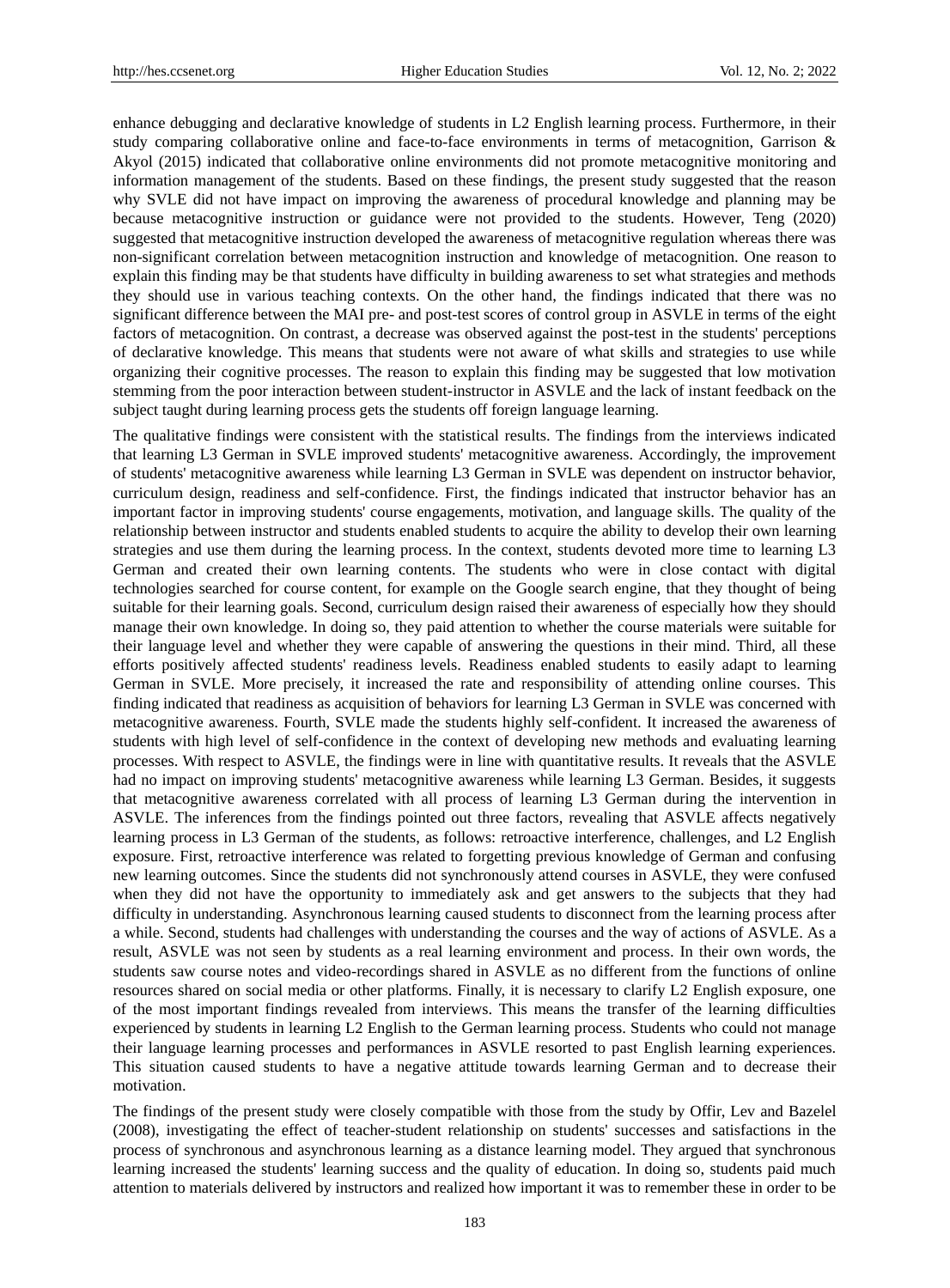successful. However, they found that synchronous learning reduced the quality of communication between students and teachers, leading to misunderstandings and reduced students' learning performance. Similarly, in their meta-analysis study, Means et al., (2013) concluded that the students who collaborated with their peers and teachers on online platforms showed greater learning performance than those who learn independently online. Hrastinski (2008) concluded that synchronous discussions increased students' motivation and, students were more eager to interact with each other than those in asynchronous discussions. Zheng et al., (2018) suggested that students acquired higher order thinking skills and demonstrated a tendency to learn from their peers after synchronous discussions. This was an indication that their metacognitive awareness was improving. According to Schraw and Dennison (1994), metacognitive awareness enables students to become aware of their weaknesses and strengths. This study demonstrated that students who learn foreign languages in SVLEs can decide what affects their learning process, how and when they should use learning strategies. They were able to identify the factors affecting their learning performances, and to develop new strategies in response to current conditions, by reviewing and evaluating all learning processes and learning strategies. However, students who learned foreign language in ASVLE felt unable because they could not instantly get feedback when they had difficulty in understanding new course subjects. After asynchronous learning, they knew less about their learning situations and cognitive processes. They could not monitor, plan, organize their learning processes and recognize their weaknesses and strengths. However, there are positive results showing that ASVLE increases students' metacognitive awareness. In their studies comparing asynchronous learning embedded within metacognitive instruction with face-to-face learning embedded within metacognitive instruction, Mickalsky, Zion and Mevarech (2007) found that students became more aware of their cognitive processes in the asynchronous learning environment as they had more time to think to accomplish a task. They argued that this arised from the communication types in the different teaching contexts. They suggested that especially written communication in asynchronous environments improved students' metacognitive awareness much more than oral communication in face-to-face learning environments.

#### **6. Conclusion**

The level of metacognitive awareness has positive or negative effects on students' language learning processes. Students need to organize their cognitive processes and have adequate knowledge in order to realize their own skills and potentials. Therefore, designing technology-enhanced learning environments and curriculum are suggested to increase the level of students' metacognitive awareness. The SVLE designed using web conferencing system can be exemplify for this type of learning approach. The effectiveness of synchronous and asynchronous learning environments in terms of metacognitive awareness during foreign language learning was investigated in the present study. In conclusion, it was determined that the level of undergraduates' metacognitive awareness increased while learning foreign language in SVLE. Despite some limitations of the present study, it is hoped that SVLE will encourage and guide further research in different research contexts based on the results obtained. Conducting research with more participants and samples will make the demonstrability of SVLE's positive effect in terms of metacognitive awareness stronger.

## **7. Limitations and Suggestions for Further Research**

The present study had some limitations as in every research. First, the participants consisted of the students who had similar language level, cultural background, and education level in relatively small sample size. Therefore, students with similar levels of language may have shown similar development in terms of metacognitive awareness while learning a foreign language in SVLEs. In addition, it has not been investigated to what extent the gender variable will affect the results of the present study. Therefore, generalizing the results should be avoided. Further research should focus on research involving students from different age groups and different cultures.

Second, metacognitive instruction was not given in the present study. Metacognitive instruction may cause different results in two different virtual learning environments. In addition, students' attitudes towards learning foreign languages in the virtual learning environments may have different results in their levels of metacognitive awareness. Therefore, it will be interesting to investigate the effect of students' attitudes on their levels of metacognitive awareness.

Finally, the present study indicated that SVLE increased the levels of students' metacognitive awareness. It is recommended to investigate the effect of the level of metacognitive awareness on the development of students' language skills. Therefore, future research may investigate whether SVLE will improve these aspects of students.

#### **Acknowledgment**

The present study did not receive any specific grant from funding agencies in the public, commercial, or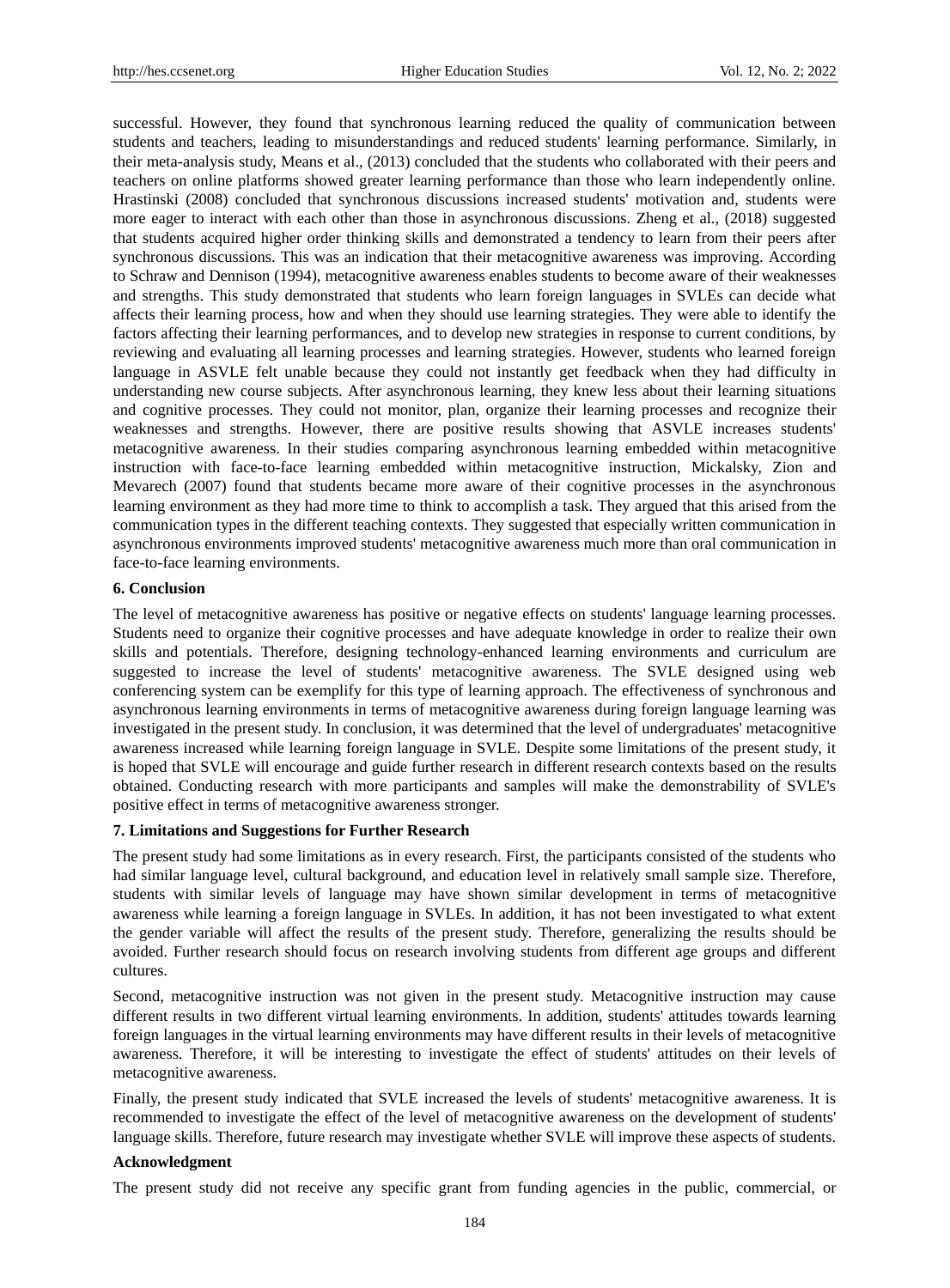not-for-profit sectors.

#### **References**

- Akin, A., Abaci, R., & Cetin, B. (2007). The validity and reliability of the Turkish version of the metacognitive awareness inventory. *Educational Sciences: Theory and Practice, 7*(2), 671-678. Retrieved from https://acikerisim.sakarya.edu.tr/handle/20.500.12619/44436
- Alkan, H., & Bümen, N. T. (2020). An action research on developing English speaking skills through asynchronous online learning. *International Journal of Curriculum and Instruction, 12*(2), 127-148. Retrieved from http://ijci.wcci-international.org/index.php/IJCI/article/view/308/184
- Alt, D., & Raichel, N. (2020). Reflective journaling and metacognitive awareness: insights from a longitudinal study in higher education. *Reflective Practice, 21*(2), 145-158. https://doi.org/10.1080/14623943.2020.1716708
- Altıok, S., Başer, Z., & Yükseltürk, E. (2019). Enhancing metacognitive awareness of undergraduates through using an e-educational video environment. *Computers & Education, 139,* 129-145. https://doi.org/10.1016/j.compedu.2019.05.010
- Anderson, N. J. (2002). *The role of metacognition in second language teaching and learning.* Retrieved from http://www.eric.ed.gov/PDFS/ED463659.pdf
- Anderson, N. J. (2012). Metacognition: Awareness of Language Learning. In S. Mercer, S. Ryan, & M. Williams (Eds.), *Psychology for Language Learning* (pp. 169-187). Palgrave Macmillan. https://doi.org/10.1057/9781137032829\_12
- Ayoub Al Maalouf, J. (2019). *Effective use of zoom sessions (a synchronous learning strategy) to foster success and motivation of Lebanese university students in Bekaa: A Case Study.* Retrieved from http://cresh.ul.edu.lb/?page\_id=1991&paper\_id=78
- Azevedo, R., Cromley, J. G., & Seibert, D. (2004). Does adaptive scaffolding facilitate students' ability to regulate their learning with hypermedia? *Contemporary Educational Psychology, 29*(3), 344-370. https://doi.org/10.1016/j.cedpsych.2003.09.002
- Bacon, L., & Mackinnon, L. (2014). *A flexible framework for metacognitive modelling and development.*  Proceedings of ICEL 2014, 9th International Conference on e-learning. pp. 7-14. Retrieved from http://gala.gre.ac.uk/12680/
- Barker, J., & Gossman, P. (2013) The learning impact of a virtual learning environment: students' views. Teacher Education *Advancement Network Journal (TEAN), 5*(2), 19-38. Retrieved from http://bit.ly/AtMwtr
- Batang, B. L. (2015). Metacognitive strategy awareness and reading comprehension of prospective pre-service secondary teachers. *Asia Pacific Journal of Multidisciplinary Research, 3*(4), 62-67. Retrieved from http://www.apjmr.com/wp-content/uploads/2015/11/APJMR-2015-3.4.5.09.pdf
- Beals, K. A. (2016). *Thinking through writing: Guidelines for planning learner-centered instruction.* Rowman & Littlefield.
- Bergey, B. W., Deacon, S. H., & Parrila, R. (2015). The metacognitive reading and study strategies and academic achievement of university students with and without a history of reading difficulties. *Journal of Learning Disabilities, 50*(1), 81-94. https://doi.org/10.1177/0022219415597020
- Bozorgian, H. (2014). The role of metacognition in the development of EFL learners' listening skill. *International Journal of Listening, 28,* 149-161. https://doi.org/10.1080/10904018.2013.861303
- Brenna, B. A. (1995). The metacognitive reading strategies of five early readers. *Journal of Research in Reading, 18*(1), 53-62. https://doi.org/10.1111/j.1467-9817.1995.tb00068.x
- Brown, A. (1987). Metacognition, executive control, self-regulation, and other more mysterious mechanisms. In F. Weinert, & R. Kluwe (Eds.), *Metacognition, motivation, and understanding* (pp. 65-116). Erlbaum.
- Chen, N., Ko, H., Kinshuk, K., & Lin, T. (2005). A model for synchronous learning using the Internet. *Innovations in Education and Teaching International, 42*(2), 181-194. https://doi.org/10.1080/14703290500062599
- Chen, J. C., Dobinson, T., & Kent, S. (2020). Lecturers' perceptions and experiences of Blackboard Collaborate as a distance learning and teaching tool via Open Universities Australia (OUA). *Open Learning: The Journal of Open, Distance and e-Learning, 35*(3), 222-235.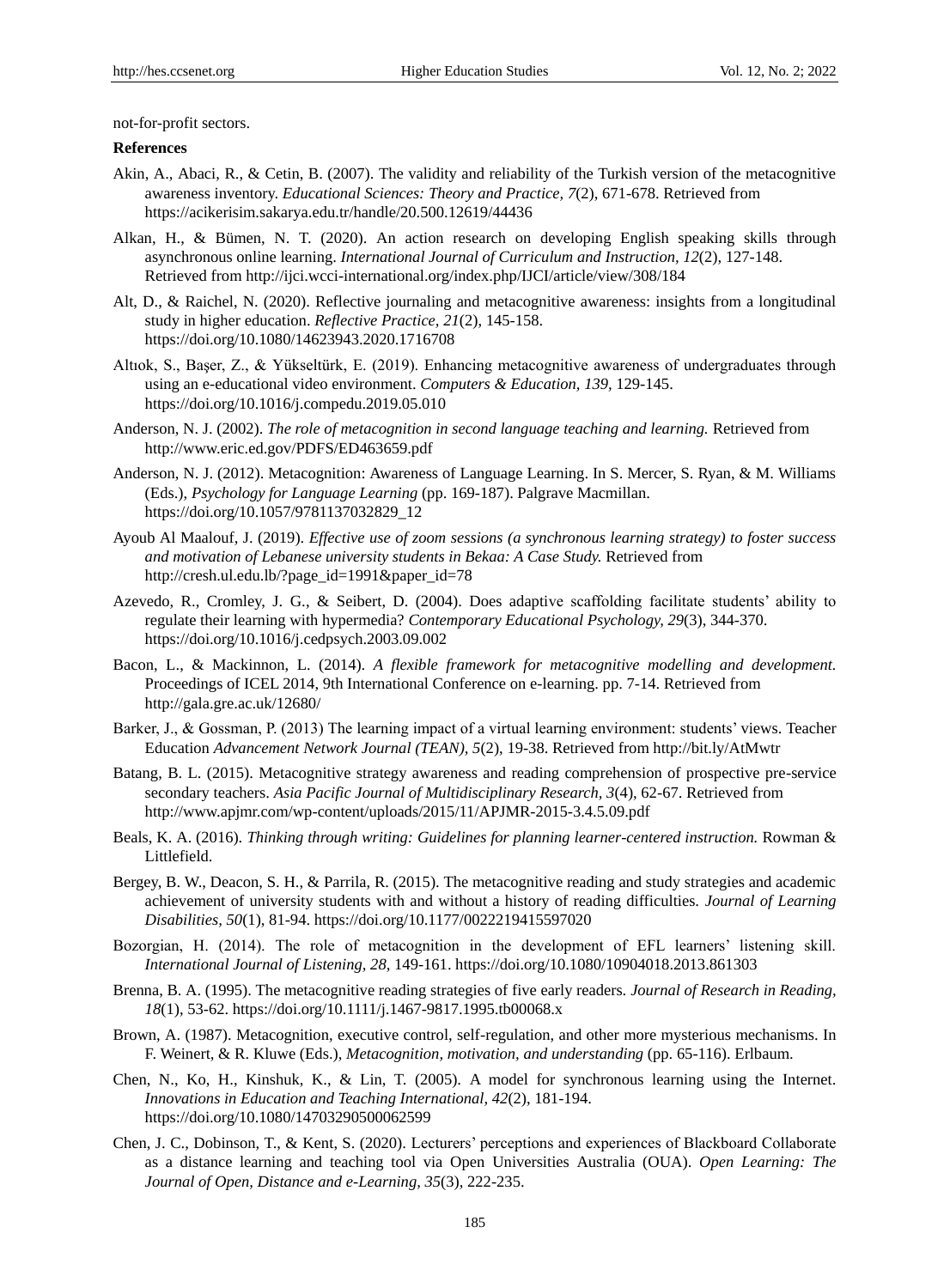https://doi.org/10.1080/02680513.2019.1688654

- Cheung, W. S., & Hew, K. F. (2004). Evaluating the extent of ill-structured problem-solving process among pre-service teachers in an asynchronous online discussion and reflection log learning environment. *Journal of Educational Computing Research, 30*(3), 197-227. https://doi.org/10.2190/9JTN-10T3-WTXH-P6HN
- Cohen, A. D. (2007). Coming to terms with language learner strategies: Surveying the experts. In A. D. Cohen, & E. Macaro (Eds.), *Language learner strategies: Thirty years of research and practice* (pp. 29-46). Oxford University Press.
- Cross, J. (2011). Metacognitive instruction for helping less-skilled listeners. *ELT Journal, 65*(4), 408-416. https://doi.org/10.1093/elt/ccq073
- Vandergrift, L., & Cross, J. (2018). *Metacognitive listening strategies*. The TESOL Encyclopedia of English Language Teaching. pp. 1-5. https://doi.org/10.1002/9781118784235.eelt0589
- De Backer, L., Van Keer, H., & Valcke, M. (2011). Exploring the potential impact of reciprocal peer tutoring on higher education students' metacognitive knowledge and regulation. *Instructional Science, 40*(3), 559-588. https://doi.org/10.1007/s11251-011-9190-5
- Doğan, Y., & Tuncer, M. (2017). Effect of metacognitive awareness on achievement in foreign language learning. *İstanbul Ticaret Üniversitesi Sosyal Bilimler Dergisi, 31*(1), 297-310. Retrieved from https://app.trdizin.gov.tr/publication/paper/detail/TWpnME1ERTVPUT09
- Douglas, N. (2020). *The ultimate guide to knitting up German sentences with prepositions*. Retrieved from https://www.fluentu.com/blog/german/german-prepositions/
- Falloon, G. (2011). Making the connection: Moore's theory of transactional distance and its relevance to the use of a virtual classroom in postgraduate online teacher education. *Journal of Research on Technology in Education, 43*(3), 187-209. https://doi.org/10.1080/15391523.2011.10782569
- Flavell, J. H. (1979). Metacognition and cognitive monitoring: A new area of cognitive-developmental inquiry. *American Psychologist, 34*(10), 906-911. https://doi.org/10.1037/0003-066X.34.10.906
- Francescucci, A., & Rohani, L. (2019). Exclusively synchronous online (VIRI) learning: The impact on student performance and engagement outcomes. *Journal of Marketing Education, 41*(1), 60-69. https://doi.org/10.1177/0273475318818864
- Garner, R., & Alexander, P. A. (1989). Metacognition: Answered and unanswered questions. *Educational Psychologist, 24*(2), 143-158. https://doi.org/10.1207/s15326985ep2402\_2
- Ghapanch, Z., & Taheryan, A. (2012). Roles of linguistic knowledge, metacognitive knowledge and metacognitive strategy use in speaking and listening proficiency of Iranian EFL learners. *World Journal of Education, 2*(4), 64-75. https://doi.org/10.5430/wje.v2n4p64
- Goh, C. (1998). How learners with different listening abilities use comprehension strategies and tactics. *Language Teaching Research, 2,* 124-147. https://doi.org/10.1191/136216898667461574
- Goh, C. (2002). Learners' self-reports on comprehension and learning strategies for listening. *Asian Journal of English Language Teaching, 12,* 45-68. Retrieved from https://cup.cuhk.edu.hk/chinesepress/journal/AJELT12/AJELT12\_45-68.pdf
- Goh, C. (2008). Metacognitive instruction for second language listening development: Theory, practice and research implications. *RELC Journal, 39,* 188-213. https://doi.org/10.1177/0033688208092184
- Goh, C. (2010). Listening as process: Learning activities for self-appraisal and self-regulation. In N. Harwood (Ed.), *English language teaching materials* (pp. 179-206). Cambridge University Press.
- Goh, C. C., & Hu, G. (2014). Exploring the relationship between metacognitive awareness and listening performance with questionnaire data. *Language Awareness, 23*(3), 255-274. https://doi.org/10.1080/09658416.2013.769558
- Goh, C., & Taib, Y. (2006) Metacognitive instruction in listening for young learners. *ELT Journal, 60*(3), 222-232. https://doi.org/10.1093/elt/ccl002
- Graham, S., & Santos, D. (Eds). (2015). *Strategies for second language listening: current scenarios and improved pedagogy.* Palgrave Macmillan. https://doi.org/10.1057/9781137410528
- Griffith, P. L., & Ruan, J. (2005). What is metacognition and what should be its role in literacy instruction? In S. E. Israel, C. C. Block, K. L. Bauserman, & K. Kinnucan-Welsch (Eds.), *Metacognition in literacy learning:*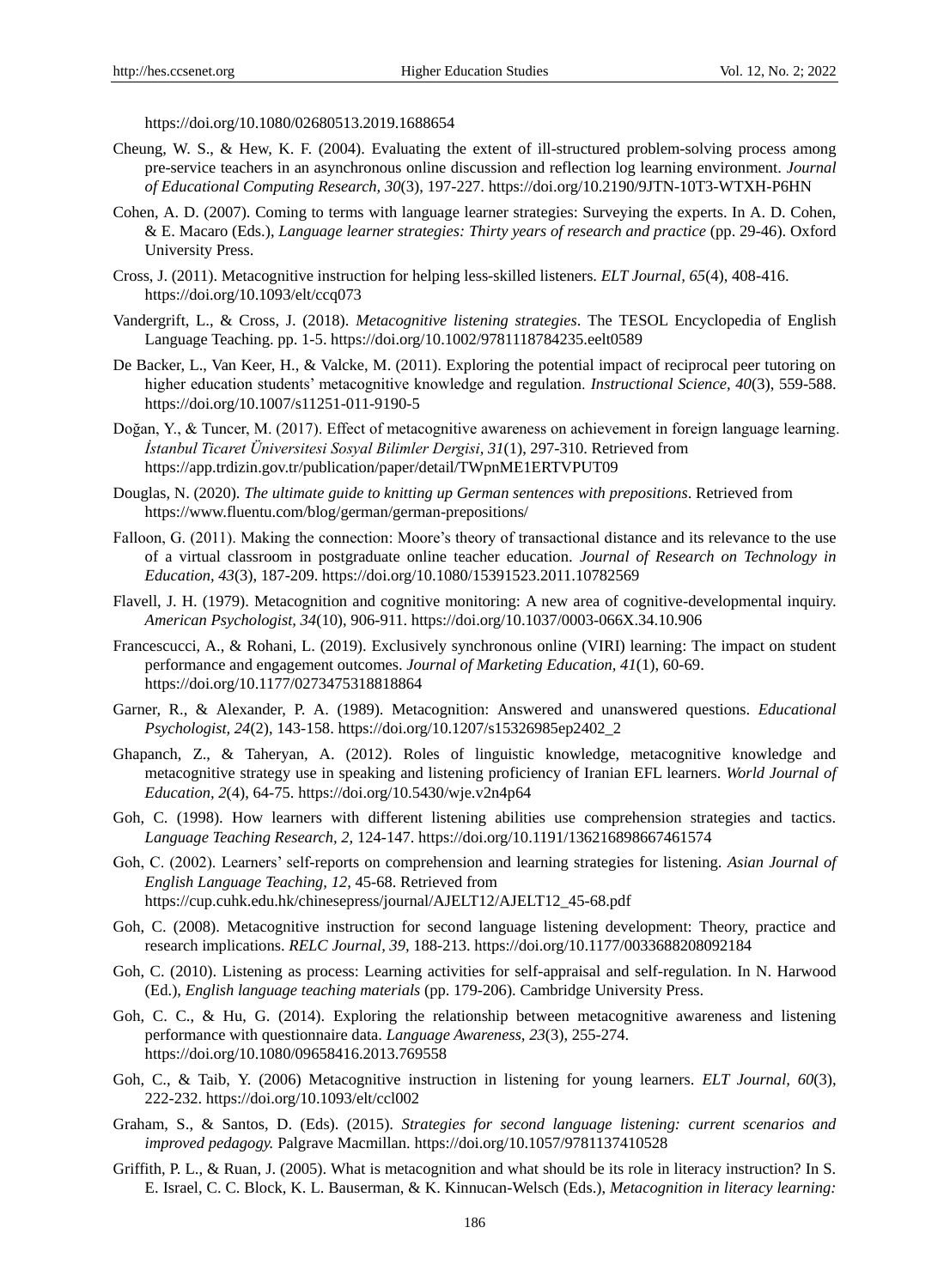*Theory, assessment, instruction, and professional development* (pp. 3-18). Lawrence Erlbaum Associates.

- Grosz-Gluckman, E. (2013). *A look at the use of electronic mail (email) as a learning tool in the writing and speaking skills of adult LEP female students.* Retrieved from https://eric.ed.gov/?id=ED416720
- Hacker, D. J., Keener, M. C., & Kircher, J. C. (2009). Writing is applied metacognition. In D. J. Hacker, J. Dunlosky, & A. C. Graesser (Eds.), *Handbook of metacognition in education* (pp. 154-172). New York, NY: Routledge. https://doi.org/10.4324/9780203876428
- Harris J., & Hofer, M. (2009). Instructional planning activity types as vehicles for curriculum based TPACK development. In Maddux, C. D. (Ed). *Research highlights in technology and teacher education* (pp. 99-108). Chesapeake, VA: AACE.
- Hartman, H. J. (Ed.). (2001). *Metacognition in learning and instruction: Theory, research, and practice.* Boston, MA: Kluwer Academic Publishers. https://doi.org/10.1007/978-94-017-2243-8
- Healey, D. (2016). Language learning and technology: Past, present and future. In F. Farr, & L. Murray (Eds.), *The Routledge handbook of language learning and technology* (pp. 38-55). Abingdon: Routledge
- Herreid, C. F., & Schiller, N. A. (2013). Case study: Case studies and the flipped classroom. *Journal of College Science Teaching, 42*(5), 62-66. Retrieved from https://eric.ed.gov/?id=EJ1011743
- Hertzog, C., & Dunlosky, J. (2012). Metacognitive approaches can promote transfer of training: Comment on McDaniel and Bugg. *Journal of Applied Research in Memory and Cognition, 1*(1), 61-63. https://doi.org/10.1016/j.jarmac.2012.01.003
- Hew, K. F., Cheung, W. S., & Ng, C. (2010). Student contribution in asynchronous online discussion: A review of the research and empirical exploration. *Instructional Science, 38*(6), 571-606. https://doi.org/10.1007/s11251-008-9087-0
- Hong-Nam, K., & Page, L. (2014). Investigating metacognitive awareness and reading strategy use of EFL Korean university students. *Reading Psychology, 35*, 195-220. https://doi.org/10.1080/02702711.2012.675418
- Hrastinski, S. (2008). The potential of synchronous communication to enhance participation in online discussions: A case study of two e-learning courses. *Information Management, 45*(7), 499-506. https://doi.org/10.1016/j.im.2008.07.005
- Hughes, A. J. (2019). Measuring metacognitive awareness: Applying multiple, triangulated, and mixed-methods approaches for an encompassing measure of metacognitive awareness. *Journal of Technology Education, 30*(2), 3-20. https://doi.org/10.21061/jte.v30i2.a.1
- Idris, M. (2019). *Metacognitive strategies in teaching speaking at junior high school.* Retrieved from https://doi.org/10.31219/osf.io/gn6e3
- Jewitt, C., Clarka, W., & Hadjithoma-Garstka, C. (2011). The use of learning platforms to organise learning in English primary and secondary schools. *Learning, Media and Technology, 36*(4), 335-348. https://doi.org/10.1080/17439884.2011.621955
- Jun Zhang, L. (2001). Awareness in reading: EFL students' metacognitive knowledge of reading strategies in an acquisition-poor environment. *Language Awareness, 10*(4), 268-288. https://doi.org/10.1080/09658410108667039
- Kaderavek, J. N., Laux, J. M., & Mills, N. H. (2004). A counseling training module for students in speech-language pathology training programs. *Contemporary issues in communication science and disorders: CICSD, 31,* 153-161. https://doi.org/10.1044/cicsd\_31\_F\_153
- Kallio, H., Virta, K., & Kallio, M. (2018). Modelling the components of metacognitive awareness. *International Journal of Educational Psychology, 7*(2), 94-122. https://doi.org/10.17583/ijep.2018.2789
- Khosa, D. K., & Volet, S. E. (2014). Productive group engagement in cognitive activity and metacognitive regulation during collaborative learning: can it explain differences in students' conceptual understanding? *Metacognition and Learning, 9,* 287-307. https://doi.org/10.1007/s11409-014-9117-z
- Kim, S. Y. (2013). *Metacognitive knowledge in second language writing* (Unpublished doctoral dissertation). Michigan State University, Michigan, USA.
- Kistsantas, A., & Chow, A. (2007). College students' perceived threat and preferences for seeking help in traditional, distributed, and distance learning environment. *Computer & Education, 48(*3), 383-395.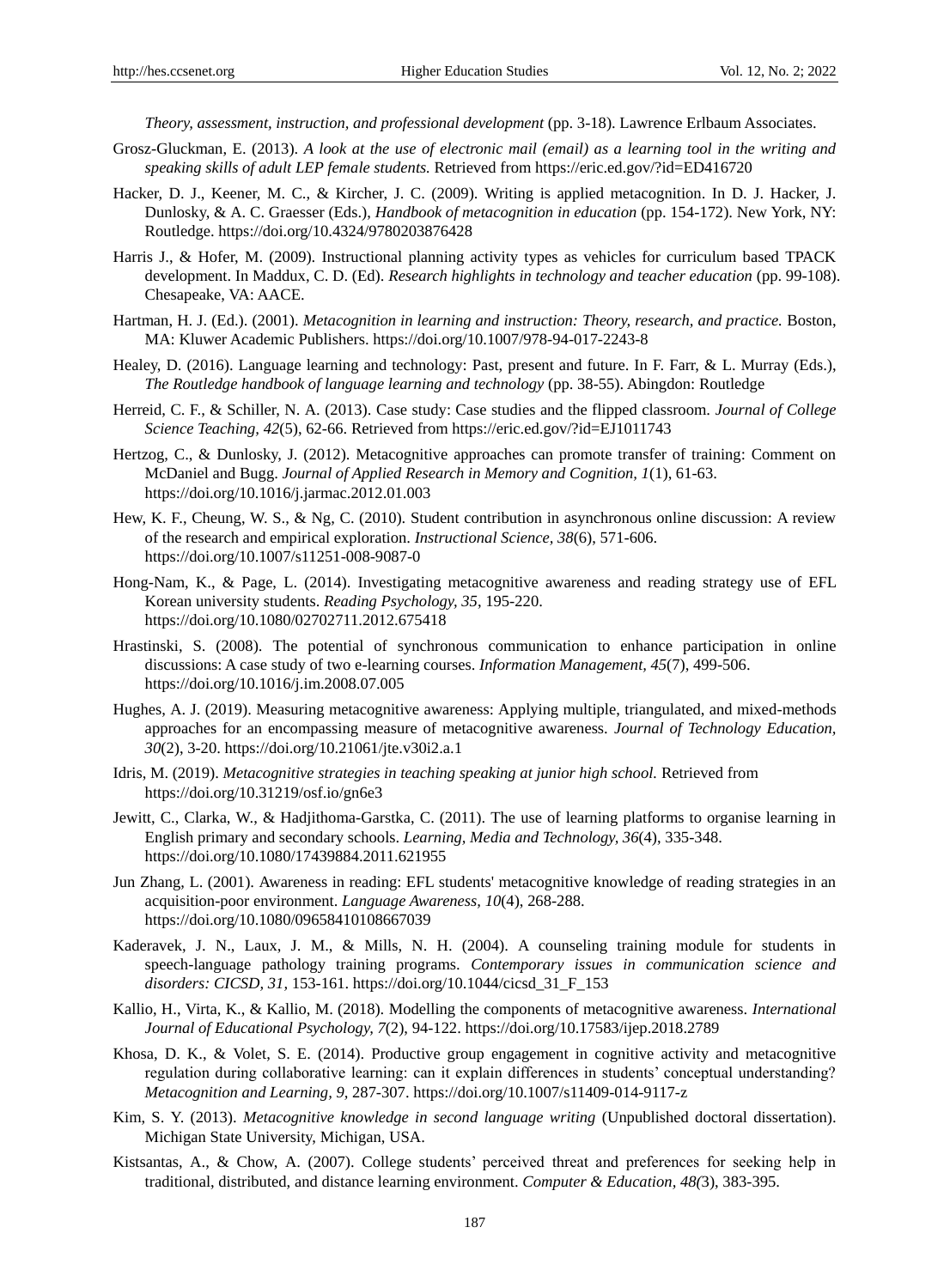https://doi.org/10.1016/j.compedu.2005.01.008

- Koda, K. (2007). Reading and language learning: Crosslinguistic constraints on second language reading development. *Language Learning, 57*(1), 1-44. https://doi.org/10.1111/0023-8333.101997010-i1
- Kuo, Y. C., Walker, A. E., Belland, B. R., Schroder, K. E., & Kuo, Y. T. (2014). A case study of integrating interwise: Interaction, internet self-efficacy, and satisfaction in synchronous online learning environments. *The International Review of Research in Open and Distributed Learning, 15*(1), 161-181. https://doi.org/10.19173/irrodl.v15i1.1664
- Larkin, S. (2009). Socially mediated metacognition and learning to write. *Thinking Skills and Creativity, 4*(3), 149-159. https://doi.org/10.1016/j.tsc.2009.09.003
- Lenkaitis, C. A. (2020). Teacher candidate reflection: Benefits of using a synchronous computer-mediated communication-based virtual exchange. *Teaching and Teacher Education, 92,* 1-9. https://doi.org/10.1016/j.tate.2020.103041
- Livingstone, J. A. (2003). *Metacognition: An overview.* National Center for Research on Teacher Learning. Retrieved from https://eric.ed.gov/?id=ED474273
- Lyn, L., Cuskelly, M., O'Callaghan, M., & Grey, P. (2011). Self-regulation: A new perspective on learning problems experienced by children born extremely preterm. *Australian Journal of Educational & Developmental Psychology, 11*, 1-10. Retrieved from https://eric.ed.gov/?id=EJ935380
- Maftoon, P., & Alamdari, E. F. (2020). Exploring the effect of metacognitive strategy instruction on metacognitive awareness and listening performance through a process-based approach. *International Journal of Listening, 34*(1), 1-20. https://doi.org/10.1080/10904018.2016.1250632
- Mareschal, C. (2007). *Student perceptions of a self-regulatory approach to second language listening comprehension development.* (Unpublished doctoral dissertation). University of Ottawa, Ottawa, Canada.
- Marull, C., & Kumar, S. (2020). Authentic language learning through telecollaboration in online courses. *TechTrends, 64,* 628-635. https://doi.org/10.1007/s11528-020-00488-2
- Mastrothanais, K., Kalianou, M., Katsifi, S., & Zouganali, A. (2018). The use of metacognitive knowledge and regulation strategies of students with and without special learning difficulties. *International Journal of Special Education, 33*(1), 184-200. Retrieved from https://files.eric.ed.gov/fulltext/EJ1184100.pdf
- Mavropalias, T., & Andronidi, C. (2017). The metacognitive deficits in middle schools in Athens. *International Journal of Research in Humanities and Social Studies, 4*(5), 24-31. https://doi.org/10.22259/ijrhss.0405004
- Means, B., Toyama, Y., Murphy, R., & Baki, M. (2013). The effectiveness of online and blended learning: A meta-analysis of the empirical literature. *Teachers College Record, 115*(3), 1-47. https://doi.org/10.1177/016146811311500307
- Melissa Ng Lee Yen, A. (2018). The influence of self-regulation processes on metacognition in a virtual learning environment. *Educational Studies, 46*(1), 1-17. https://doi.org/10.1080/03055698.2018.1516628
- Michalsky, T., Zion, M., & Mevarech, Z. R. (2007). Developing students' metacognitive awareness in asynchronous learning networks in comparison to face-to-face discussion groups. *Journal of Educational Computing Research, 36*(4), 395-424. https://doi.org/10.2190%2F320V-8H4W-1123-44R6
- Murphy, E. (2008). A framework for identifying and promoting metacognitive knowledge and control in online discussants. *Canadian Journal of Learning and Technology, 34*(2), 9-30. https://doi.org/10.21432/T2SW2V
- Nakatani, Y. (2005). The effects of awareness-raising training on oral communication strategy use. *Modern Language Journal, 89,* 76-91. https://doi.org/10.1111/j.0026-7902.2005.00266.x
- Nakhalah, A. M. M. (2016). Problems and difficulties of speaking that encounter English language students at Al Quds Open University. *International Journal of Humanities and Social Science Invention, 5*(12), 96-10. Retrieved from www.ijhssi.org
- Negretti, R. (2012). Metacognition in student academic writing: A longitudinal study of metacognitive awareness and its relation to task perception, self-regulation, and evaluation of performance. *Written Communication, 29*(2), 142-179. https://doi.org/10.1177%2F0741088312438529
- Negretti, R. (2015). Calibrating genre: Metacognitive judgments and rhetorical effectiveness in academic writing by L2 graduate students. *Applied Linguistics, 36*, 1-29. https://doi.org/10.1093/applin/amv051
- Nelson, T. O. (1996). Consciousness and metacognition. *American Psychologist, 51*(2), 102-116.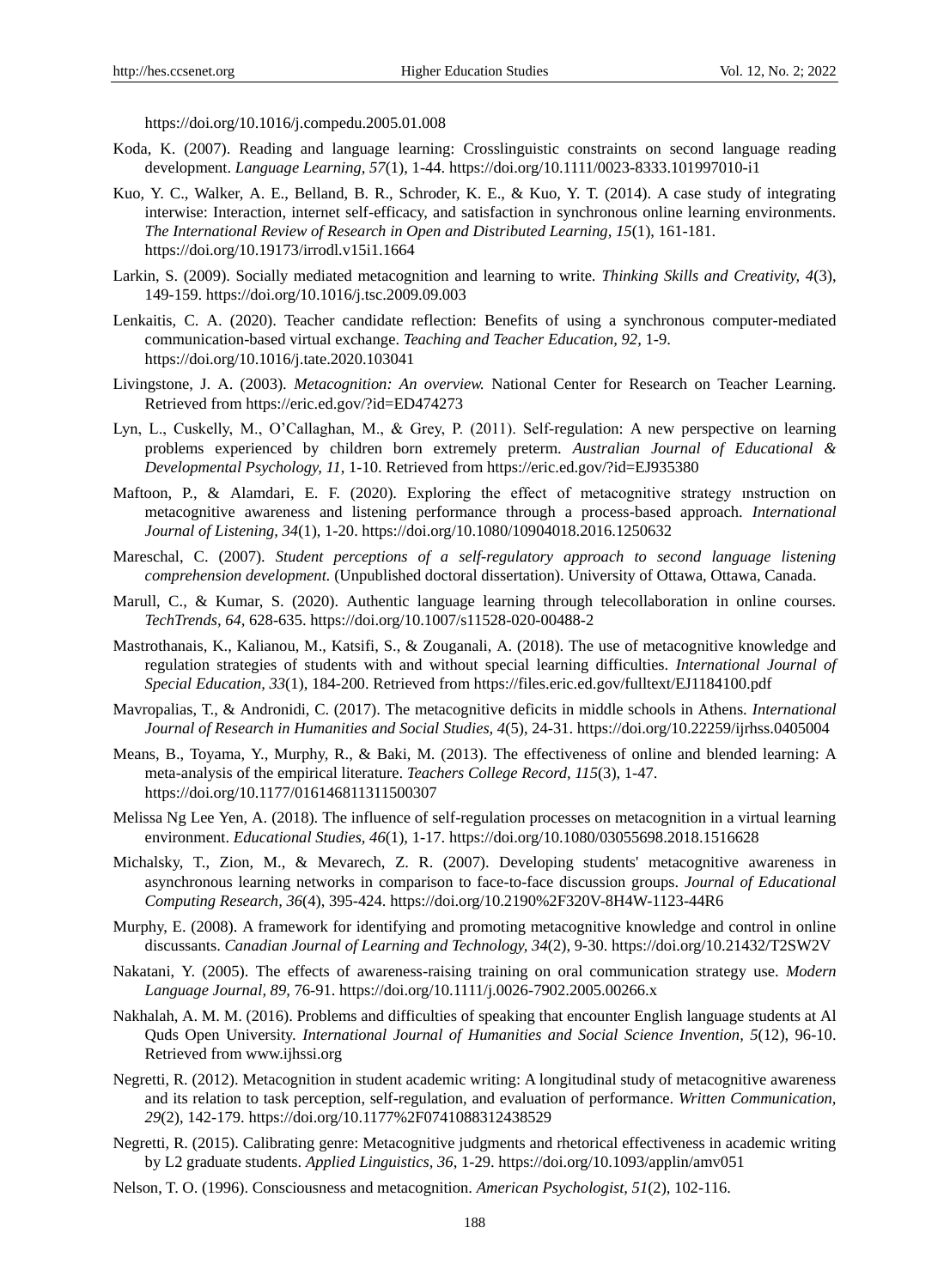https://doi.org/10.1037/0003-066X.51.2.102

- Nguyen, L. T. C., & Gu, Y. Q. (2013). Strategy-based instruction: A learner-focused approach to developing learner autonomy. *Language Teaching Research, 17*, 9-30. https://doi.org/10.1177/1362168812457528
- Ochornogor, C., Alakpodia, O., & Achugbue E. (2012). The impact of text message slang (Tms) or chartroom slang on students' academic performance. *International Journal of Internet of Things, 1*(2), 1-14. https://doi.org/10.5923/j.ijit.20120102.01
- Offir, B., Lev, Y., & Bezalel, R. (2008). Surface and deep learning processes in distance education: Synchronous versus asynchronous systems. *Computers & Education, 51*(3), 1172-1183. https://doi.org/10.1016/j.compedu.2007.10.009
- Ogbonna, C. G., Ibezim, N. E., & Obi, C. A. (2019). Synchronous versus asynchronous e-learning in teaching word processing: An experimental approach. *South African Journal of Education, 39*(2), 1-15. https://doi.org/10.15700/saje.v39n2a1383
- Öz, H. (2016). Metacognitive awareness and academic motivation: A cross-sectional study in teacher education context of Turkey. *Procedia - Social and Behavioral Sciences, 232,* 109-121. https://doi.org/10.1016/j.sbspro.2016.10.035
- Öztürk, B., & Kurtuluş, A. (2017). The analysis of the effect of metacognitive awareness and mathematics self-efficacy perceptions on mathematics achievement of middle school students. *Dicle Üniversitesi Ziya Gökalp Eğitim Fakültesi Dergisi, 31,* 762-778. https://doi.org/10.14582/DUZGEF.1840
- Pei, T., & Suwanthep, J. (2019). Effects of web-based metacognitive listening on Chinese university EFL learners' listening comprehension and metacognitive awareness. *Indonesian Journal of Applied Linguistics, 9*(2), 480-492. https://doi.org/10.17509/ijal.v9i2.20246
- Pintrich, P. R., & Schunk, D. H. (2002). *Motivation in education: Theory, research and application* (2nd ed.). Upper Saddle River, NJ: Prentice Hall.
- Pintrich, P. R. (2002). The role of metacognitive knowledge in learning, teaching, and assessing. *Theory into Practice, 41*(4), 219-225. https://doi.org/10.1207/s15430421tip4104\_3
- Qin, L., & Zhang, L. J. (2019). English as a foreign language writers' metacognitive strategy knowledge of writing and their writing performance in multimedia environments. *Journal of Writing Research, 11(*2), 393-413. https://doi.org/10.17239/jowr-2019.11.02.06
- Rahimirad, M., & Shams, M. R. (2014). The effect of activating metacognitive strategies on the listening performance and metacognitive awareness of EFL students. *International Journal of Listening, 28*(3), 162-176. https://doi.org/10.1080/10904018.2014.902315
- Reisoğlu, İ., Eryılmaz Toksoy, S., & Erenler, S. (2019). An analysis of the online information searching strategies and metacognitive skills exhibited by university students during argumentation activities. *Library & Information Science Research, 42*(3), 1-13. https://doi.org/10.1016/j.lisr.2020.101019
- Reinholz, D. (2016). The assessment cycle: A model for learning through peer assessment. *Assessment & Evaluation in Higher Education, 41*(2), 301-315. https://doi.org/10.1080/02602938.2015.1008982
- Ruan, Z. (2013). Metacognitive awareness of EFL student writers in a Chinese ELT context. *Language Awareness, 23*(1-2), 76-91. https://doi.org/10.1080/09658416.2013.863901
- Sart, G. (2014). The effects of the development of metacognition on project-based learning. *Procedia- Social and Behavioral Sciences, 152,* 131-136. https://doi.org/10.1016/j.sbspro.2014.09.169
- Scott, B. M., & Berman, A. F. (2013). Examining the domain-specificity of metacognition using academic domains and task-specific individual differences. *Australian Journal of Educational & Developmental Psychology, 13,* 28-43. https://eric.ed.gov/?id=EJ1016118
- Schraw, G., Crippen, K. J., & Hartley, K. (2006). Promoting Self-Regulation in Science Education: Metacognition as Part of a Broader Perspective on Learning. *Research in Science Education, 36,* 111-139. https://doi.org/10.1007/s11165-005-3917-8
- Schraw, G. (2001). Promoting general metacognitive awareness. In H. J. Hartman (Ed.), *Metacognition in learning and instruction: Theory, research and practice* (pp. 3-16). Dodrecht: Springer. https://doi.org/10.1007/978-94-017-2243-8\_1
- Schraw, G. (1998). Promoting general metacognitive awareness. *Instructional Science, 26,* 113-125.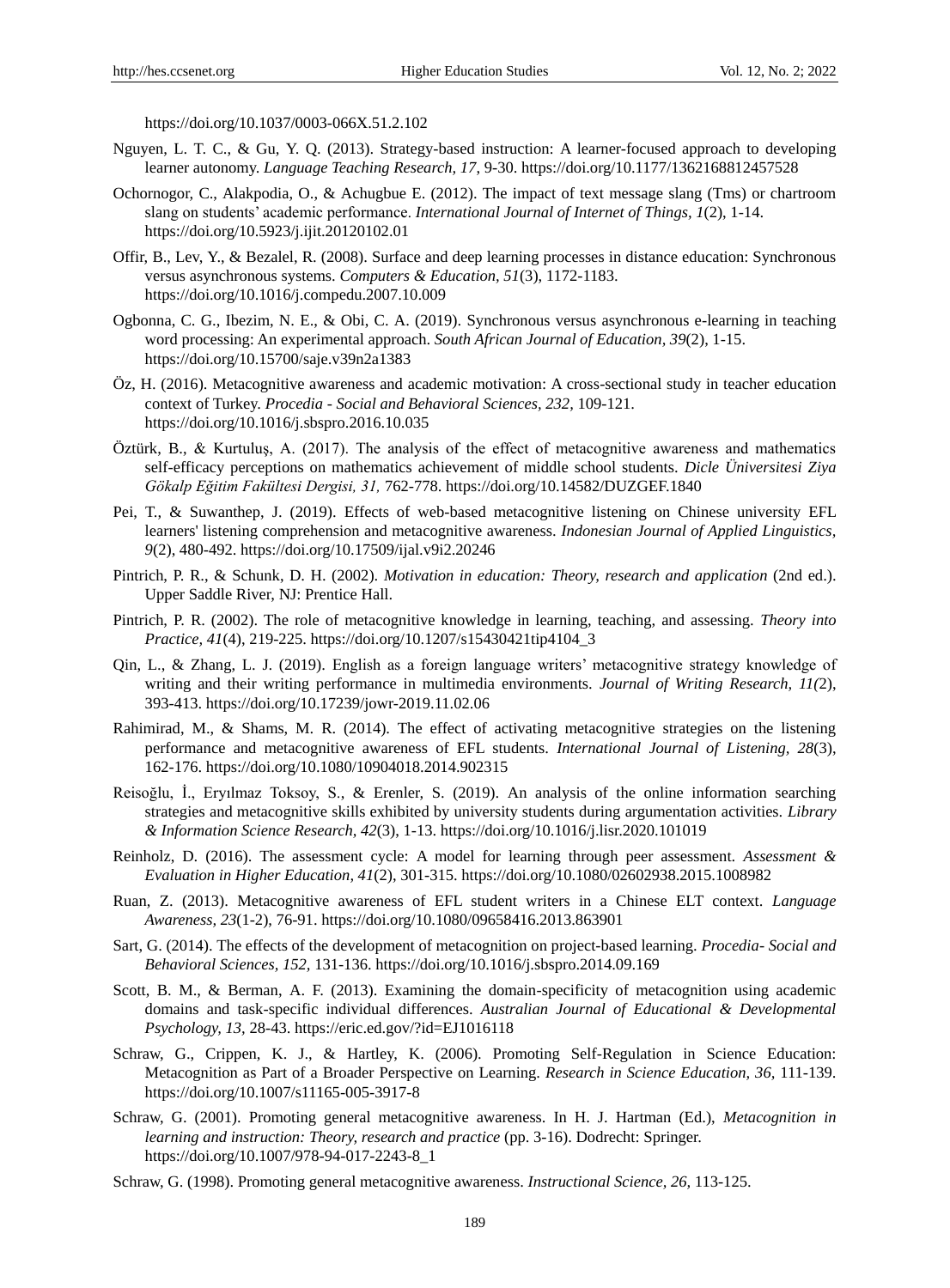https://doi.org/10.1023/A:1003044231033

- Schraw, G., & Moshman, D. (1995). Metacognitive theories. *Educational Psychology Review, 7*(4), 351-371. https://doi.org/10.1007/BF02212307
- Schraw, G., & Dennison, R. S. (1994). Assessing metacognitive awareness. *Contemporary Educational Psychology, 19* (4), 460-475. https://doi.org/10.1006/ceps.1994.1033
- Sheorey, R., & Mokhtari, K. (2001). Differences in metacognitive awareness of reading strategies among native and nonnative readers. *System, 29*(4), 431-49. https://doi.org/10.1016/S0346-251X(01)00039-2
- Silva, T., & Brice, C. (2004). Research in teaching writing. *Annual Review of Applied Linguistics, 24*, 70-106. https://doi.org/10.1017/s0267190504000042
- Strang, H. Sherman, L. W., Mayo‐Wilson, E., Woods, D., & Ariel, B. (2013). Restorative justice conferencing (RJC) using face‐to‐face meetings of offenders and victims: Effects on offender recidivism and victim satisfaction. A systematic review. *Campell Systematic Review, 9*(1), 1-59. https://doi.org/10.4073/csr.2013.12
- Sun, Z. (2015). *The role of self-regulation on students' Learning in an undergraduate flipped math class.* (Unpublished doctoral dissertation). The Ohio State University, Columbus, USA.
- Swain, C. (1996). Improving traditional teaching using findings from distance education. *Journal of Effective Teaching, 1*(1). Retrieved from https://uncw.edu/jet/articles/swain/
- Tan, Y. H., & Tan, S. C. (2010). A metacognitive approach to enhancing Chinese language speaking skills with audioblogs. *Australasian Journal of Educational Technology, 26*(7), 1075-1089. https://doi.org/10.14742/ajet.1035
- Tanir, A. (2020). Learning difficulties in German as a third language experienced by Turkish undergraduate students. *International Education Studies, 13*(6), 131-145. https://doi.org/10.5539/ies.v13n6p131
- Teng, F. (2020). Young learners' reading and writing performance: Exploring collaborative modeling of text structure as an additional component of self-regulated strategy development. *Studies in Educational Evaluation, 65,* 1-13. https://doi.org/10.1016/j.stueduc.2020.100870
- Teng, F., & Reynolds, B. L. (2019) Effects of individual and group metacognitive prompts on EFL reading comprehension and incidental vocabulary earning. *PLoSONE, 14*(5), 1-24. https://doi.org/10.1371/journal.pone.0215902
- Teng, F. (2019). Tertiary-level students' English writing performance and metacognitive awareness: A group metacognitive support perspective. *Scandinavian Journal of Educational Research, 64*(4), 551-568. https://doi.org/10.1080/00313831.2019.1595712
- Teng, F. (2018). A learner-based approach of applying online reading to improve learner autonomy and lexical knowledge. *Revista Espanola de Linguistica Aplicada, 31*(1), 104-134. https://doi.org/10.1075/resla.15071.ten
- Teng, F. (2016). Immediate and delayed effects of embedded metacognitive instruction on Chinese EFL students' English writing and regulation of cognition. *Thinking Skills and Creativity, 22,* 289-302. https://doi.org/10.1016/j.tsc.2016.06.005
- Vandergrift, L. (2005). Relationships among motivation orientations, metacognitive awareness and proficiency in L2 listening. *Applied Linguistics, 26,* 70-89. https://doi.org/10.1093/applin/amh039
- Vandergrift, L., & Tafaghodtari, H. M. (2010). Teaching L2 students how to listen does make a difference: An empirical study. *Language Learning, 60*, 470-497. https://doi.org/10.1111/j.1467-9922.2009.00559.x
- Vandergrift, L., & Goh, C. (Eds). (2012). *Teaching and learning second language listening: Metacognition in action*. Routledge.
- Veenman, M. V. J., Wilhelm, P., & Beishuizen, J. J. (2004). The relation between intellectual and metacognitive skills from a developmental perspective. *Learning and Instruction, 14*(1), 89-109. https://doi.org/10.1016/j.learninstruc.2003.10.004
- Veenman, M. V. J., Bavelaar, L., De Wolf, L., & Van Haaren, M. G. P. (2014). The on-line assessment of metacognitive skills in a computerized learning environment. *Learning and Individual Differences, 29,* 123-130. https://doi.org/10.1016/j.lindif.2013.01.003
- Veenman, M. V., van Hout-Wolters, B. H. A. M., & Afflerbach, P. (2006). Metacognition and learning: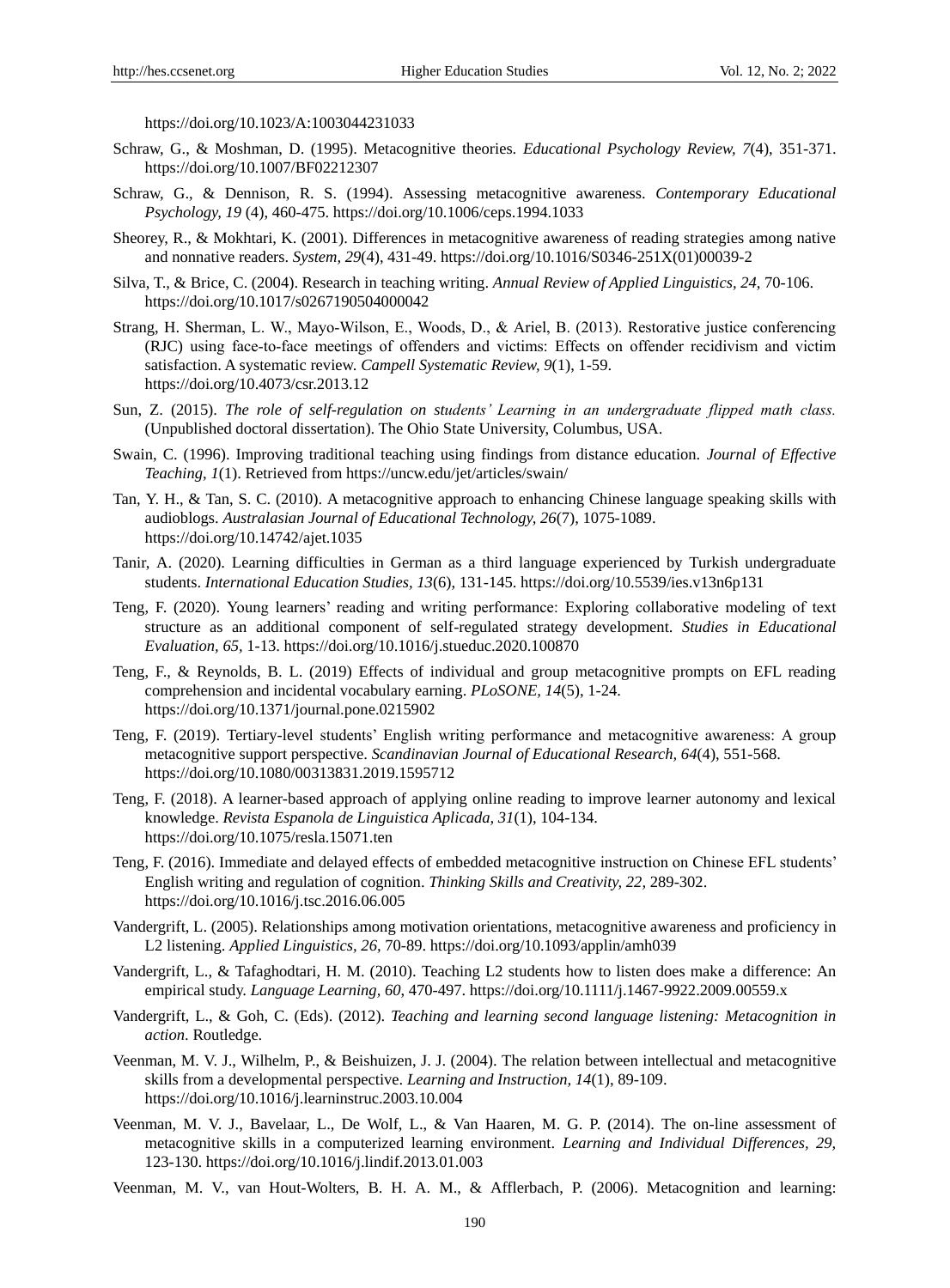conceptual considerations. *Metacognition and Learning, 1*, 3-14. https://doi.org/10.1007/s11409-006-6893-0.

- Wallace, M. P. (2020). Individual differences in second language listening: Examining the role of knowledge, metacognitive awareness, memory, and attention. *Language Learning,* 1-40. https://doi.org/10.1111/lang.12424
- Wang, Y., & Chen, N. (2009). Criteria for evaluating synchronous learning management systems: Arguments from the distance language classroom. *Computer Assisted Language Learning, 22*(1), 1-18. https://doi.org/10.1080/09588220802613773
- Wang, Y., & Treffers-Daller, J. (2017). Explaining listening comprehension among L2 learners of English: The contribution of general language proficiency, vocabulary knowledge and metacognitive awareness. *System, 65,* 139-150. https://doi.org/10.1016/j.system.2016.12.013
- Wang, C-Y. (2018). Asynchronous shortening of telomere length and cardiovascular outcomes. *ACC Basic to Translational Science, 3*(5), 601-603. https://doi.org/0.1016/j.jacbts.2018.09.001
- Watts, L. (2016). Synchronous and asynchronous communication in distance learning: A review of the literature. *Quarterly Review of Distance Education, 17*(1), 23-32. Retrieved from https://eric.ed.gov/?id=EJ1142962
- Weigle, S. (2005). Second language writing expertise. In K. Johnson (Ed.), *Expertise in language learning and teaching* (pp. 128-149). Palgrave Macmillan. https://doi.org/10.1057/9780230523470\_7
- Wenden, A. L. (1998). Metacognitive knowledge and language learning. *Applied Linguistics, 19*(4), 515-537. https://doi.org/10.1093/applin/19.4.515
- Üstünbaş, Ü. (2020). *Pre-service and in-service English language teachers' self-efficacy beliefs and metacognitive awareness*. (Unpublished doctoral dissertation). Hacettepe University, Ankara, Turkey.
- Yen, N. L., Bakar, K. A., Roslan, S., Wong, S. L., & Abd Rahman, P. Z. M. (2005). Predictors of self- regulated learning in Malaysian smart schools. *International Education Journal, 6*(3), 343-353. Retrieved from https://files.eric.ed.gov/fulltext/EJ854988.pdf
- Yilmaz, R. M., & Baydas, O. (2017). An examination of undergraduates' metacognitive strategies in pre-class asynchronous activity in a flipped classroom. *Educational Technology Research and Development, 65,* 1547-1567. https://doi.org/10.1007/s11423-017-9534-1
- Yılmaz, R., & Keser, H. (2016). The impact of interactive environment and meta-cognitive support on academic achievement and transactional distance in on-line learning. *Journal of Educational Computing Research, 0*(0), 1-28. https://doi.org/10.1177/0735633116656453
- Yore, L. D., & Treagust, D.F. (2006). Current realities and future possibilities: Language and science literacy-empowering research and informing instruction. International *Journal of Science Education, 28*(2-3), 291-314. https://doi.org/10.1080/09500690500336973
- Young, A., & Fry, J. D. (2008). Metacognitive awareness and academic achievement in college students. *The Journal of Scholarship of Teaching and Learning, 8*(2), 1-10. Retrieved from https://files.eric.ed.gov/fulltext/EJ854832.pdf
- Zeng, Y. (2012). *Metacognition and self-regulated learning (SRL) for Chinese EFL listening development*. (Unpublished doctoral dissertation). Nanyang Technological University, Nanyang Ave, Singapur.
- Zhang, D., & Goh, C. C. M. (2006). Strategy knowledge and perceived strategy use: Singaporean students' awareness of listening and speaking strategies. *Language Awareness, 15*(3), 199-219. https://doi.org/10.2167/la342.0
- Zhang, L. J., Gu, Y., & Hu, G. A. (2008). Cognitive perspective on Singaporean primary school pupils' use of reading strategies in learning to reading English. *British Journal of Educational Psychology, 78,* 245-71. https://doi.org/10.1348/000709907X218179
- Zhang, L. J. (2010). A dynamic metacognitive systems account of Chinese university students' knowledge about EFL reading. *TESOL Quarterly, 44,* 320-353. https://doi.org/10.5054/tq.2010.223352
- Zheng, L., Cui, P., Li, X., & Huang, R. (2018). Synchronous discussion between assessors and assesses in web-based peer assessment: impact on writing performance, feedback quality, meta-cognitive awareness and self-efficacy. *Assessment & Evaluation in Higher Education, 43*(3), 500-514. https://doi.org/10.1080/02602938.2017.1370533